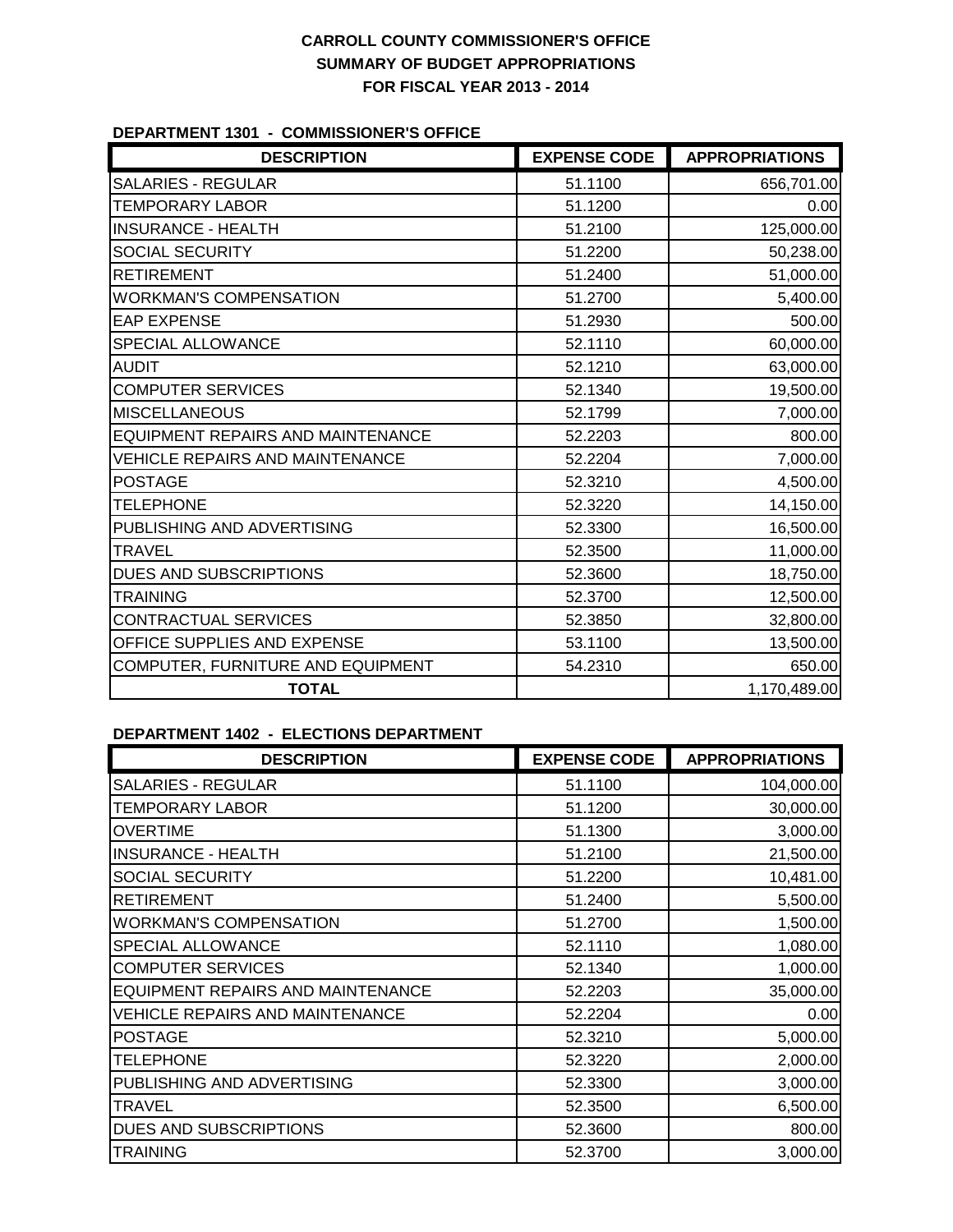| <b>ELECTION EXPENSES</b>           | 52.3950 | 120,000.00 |
|------------------------------------|---------|------------|
| <b>OFFICE SUPPLIES AND EXPENSE</b> | 53.1100 | 2,900.00   |
| COMPUTER, FURNITURE AND EQUIPMENT  | 54.2310 | 4,000.00   |
| <b>TOTAL</b>                       |         | 360,261.00 |

### **DEPARTMENT 1501 - COUNTY GENERAL ADMINISTRATION**

| <b>DESCRIPTION</b>                       | <b>EXPENSE CODE</b> | <b>APPROPRIATIONS</b> |
|------------------------------------------|---------------------|-----------------------|
| <b>SALARIES - REGULAR</b>                | 51.1100             | 412,000.00            |
| <b>TEMPORARY LABOR</b>                   | 51.1200             | 55,000.00             |
| <b>OVERTIME</b>                          | 51.1300             | 1,500.00              |
| <b>INSURANCE - HEALTH</b>                | 51.2100             | 99,000.00             |
| <b>SOCIAL SECURITY</b>                   | 51.2200             | 31,748.00             |
| <b>RETIREMENT</b>                        | 51.2400             | 29,362.00             |
| <b>WORKMAN'S COMPENSATION</b>            | 51.2700             | 7,500.00              |
| <b>EMPLOYMENT PHYSICALS</b>              | 51.2920             | 0.00                  |
| <b>EAP EXPENSE</b>                       | 51.2930             | 500.00                |
| <b>WELLNESS PROGRAM</b>                  | 52.1000             | 6,250.00              |
| <b>COMPUTER SERVICES</b>                 | 52.1340             | 2,000.00              |
| <b>MISCELLANEOUS</b>                     | 52.1799             | 5,000.00              |
| <b>BUILDING REPAIRS AND MAINTENANCE</b>  | 52.2201             | 128,000.00            |
| <b>EQUIPMENT REPAIRS AND MAINTENANCE</b> | 52.2203             | 9,000.00              |
| <b>LEASED EQUIPMENT</b>                  | 52.2330             | 9,500.00              |
| <b>POSTAGE</b>                           | 52.3210             | 7,500.00              |
| <b>TELEPHONE</b>                         | 52.3220             | 12,000.00             |
| <b>TRAVEL</b>                            | 52.3500             | 1,250.00              |
| DUES AND SUBSCRIPTIONS                   | 52.3600             | 500.00                |
| <b>TRAINING</b>                          | 52.3700             | 1,500.00              |
| CONTRACTUAL SERVICES                     | 52.3850             | 50,000.00             |
| OFFICE SUPPLIES AND EXPENSE              | 53.1100             | 12,000.00             |
| SUPPLIES, NON-OFFICE                     | 53.1110             | 9,000.00              |
| <b>UTILITIES</b>                         | 53.1200             | 322,000.00            |
| OFFICE SUPPLY - INVENTORY                | 53.1500             | 10,000.00             |
| NON-OFFICE SUPPLY INVENTORY              | 53.1590             | 24,000.00             |
| <b>EQUIPMENT PURCHASES</b>               | 54.2110             | 0.00                  |
| COMPUTER, FURNITURE AND EQUIPMENT        | 54.2310             | 0.00                  |
| <b>TOTAL</b>                             |                     | 1,246,110.00          |

### **DEPARTMENT 1517 - FINANCIAL ADMIN-PURCHASING**

| <b>DESCRIPTION</b>            | <b>EXPENSE CODE</b> | <b>APPROPRIATIONS</b> |
|-------------------------------|---------------------|-----------------------|
| <b>SALARIES - REGULAR</b>     | 51.1100             | 0.00                  |
| <b>TEMPORARY LABOR</b>        | 51.1200             | 0.00                  |
| <b>OVERTIME</b>               | 51.1300             | 0.00                  |
| <b>INSURANCE - HEALTH</b>     | 51.2100             | 0.00                  |
| <b>SOCIAL SECURITY</b>        | 51.2200             | 0.00                  |
| RETIREMENT                    | 51.2400             | 0.00                  |
| <b>WORKMAN'S COMPENSATION</b> | 51.2700             | 0.00                  |
| <b>EAP EXPENSE</b>            | 51.2930             | 0.00                  |
| <b>ICOMPUTER SERVICES</b>     | 52.1340             | 0.00                  |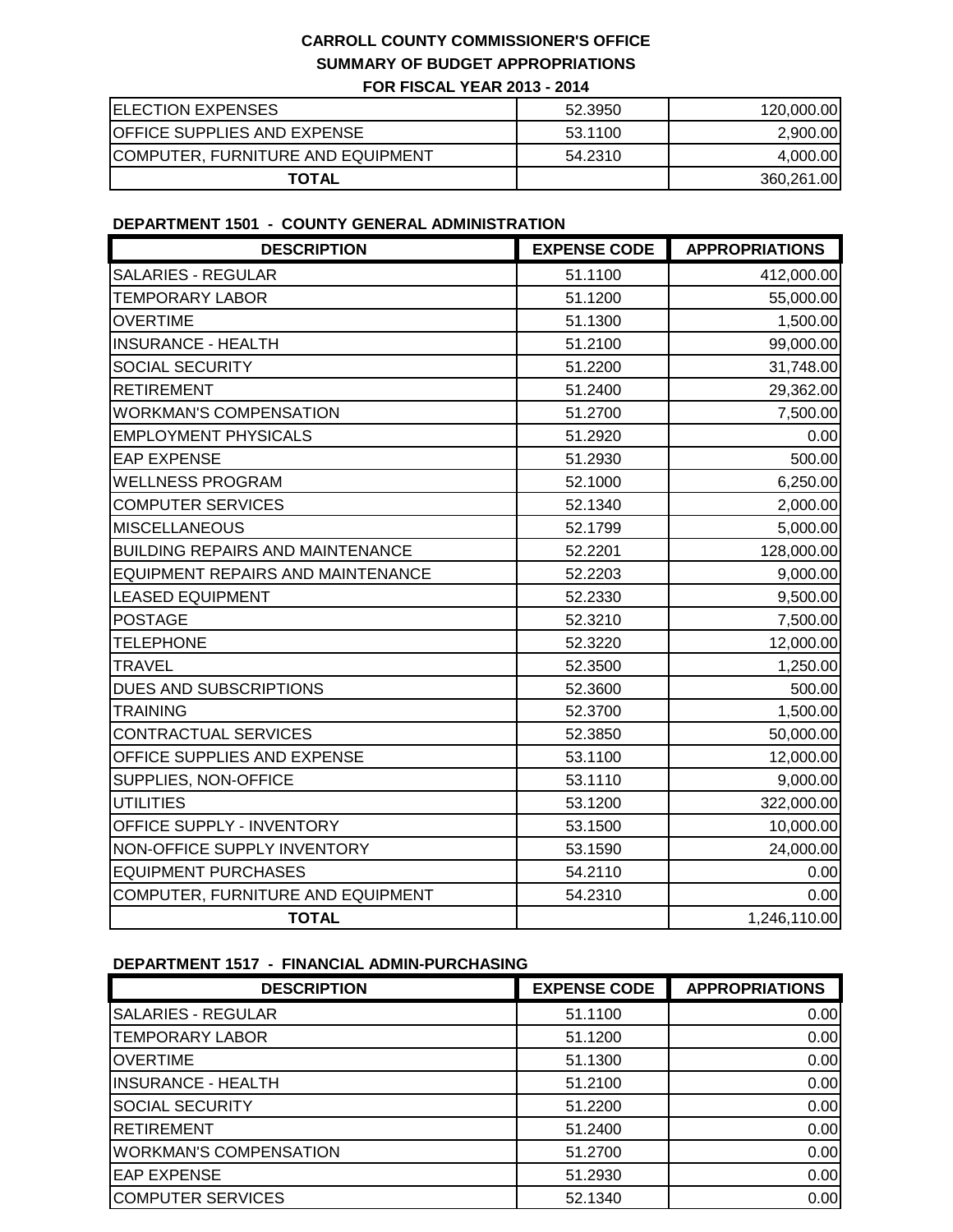| EQUIPMENT REPAIRS AND MAINTENANCE  | 52.2203 | 0.00 |
|------------------------------------|---------|------|
| <b>POSTAGE</b>                     | 52.3210 | 0.00 |
| <b>TELEPHONE</b>                   | 52.3220 | 0.00 |
| <b>PUBLISHING AND ADVERTISING</b>  | 52.3300 | 0.00 |
| <b>ITRAVEL</b>                     | 52,3500 | 0.00 |
| <b>DUES AND SUBSCRIPTIONS</b>      | 52,3600 | 0.00 |
| <b>TRAINING</b>                    | 52.3700 | 0.00 |
| CONTRACTUAL SERVICES               | 52.3850 | 0.00 |
| <b>OFFICE SUPPLIES AND EXPENSE</b> | 53.1100 | 0.00 |
| COMPUTER, FURNITURE AND EQUIPMENT  | 54.2310 | 0.00 |
| <b>TOTAL</b>                       |         | 0.00 |

#### **DEPARTMENT 1530 - GENERAL ADMIN-LAW**

| <b>DESCRIPTION</b>                     | <b>EXPENSE CODE</b> | <b>APPROPRIATIONS</b> |
|----------------------------------------|---------------------|-----------------------|
| <b>SALARIES - REGULAR</b>              | 51.1100             | 0.00                  |
| <b>TEMPORARY LABOR</b>                 | 51.1200             | 0.00                  |
| <b>INSURANCE - HEALTH</b>              | 51.2100             | 0.00                  |
| <b>SOCIAL SECURITY</b>                 | 51.2200             | 0.00                  |
| <b>RETIREMENT</b>                      | 51.2400             | 0.00                  |
| <b>WORKMAN'S COMPENSATION</b>          | 51.2700             | 0.00                  |
| <b>LEGAL SERVICES</b>                  | 52.1240             | 15,000.00             |
| <b>VEHICLE REPAIRS AND MAINTENANCE</b> | 52.2204             | 0.00                  |
| <b>MISCELLANEOUS</b>                   | 52.1799             | 0.00                  |
| <b>POSTAGE</b>                         | 52.3210             | 0.00                  |
| <b>TELEPHONE</b>                       | 52.3220             | 0.00                  |
| PUBLISHING AND ADVERTISING             | 52.3300             | 0.00                  |
| DUES AND SUBSCRIPTIONS                 | 52.3600             | 0.00                  |
| <b>TRAINING</b>                        | 52.3700             | 0.00                  |
| <b>CONTRACTUAL SERVICES</b>            | 52.3850             | 160,000.00            |
| OFFICE SUPPLIES AND EXPENSE            | 53.1100             | 0.00                  |
| COMPUTER, FURNITURE AND EQUIPMENT      | 54.2310             | 0.00                  |
| <b>TOTAL</b>                           |                     | 175,000.00            |

### **DEPARTMENT 1535 - GENERAL ADMIN-DATA PROCESSING**

| <b>DESCRIPTION</b>                     | <b>EXPENSE CODE</b> | <b>APPROPRIATIONS</b> |
|----------------------------------------|---------------------|-----------------------|
| <b>SALARIES - REGULAR</b>              | 51.1100             | 87,000.00             |
| <b>INSURANCE - HEALTH</b>              | 51.2100             | 15,000.00             |
| <b>SOCIAL SECURITY</b>                 | 51.2200             | 6,656.00              |
| <b>RETIREMENT</b>                      | 51.2400             | 4,300.00              |
| <b>WORKMAN'S COMPENSATION</b>          | 51.2700             | 1,500.00              |
| <b>COMPUTER SERVICES</b>               | 52.1340             | 35,000.00             |
| <b>VEHICLE REPAIRS AND MAINTENANCE</b> | 52.2204             | 500.00                |
| <b>POSTAGE</b>                         | 52.3210             | 0.00                  |
| <b>TELEPHONE</b>                       | 52.3220             | 2,500.00              |
| <b>TRAVEL</b>                          | 52.3500             | 0.00                  |
| <b>DUES AND SUBSCRIPTIONS</b>          | 52.3600             | 2,800.00              |
| <b>TRAINING</b>                        | 52.3700             | 1,500.00              |
| <b>OFFICE SUPPLICE AND EXPENSE</b>     | 53.1100             | 400.00                |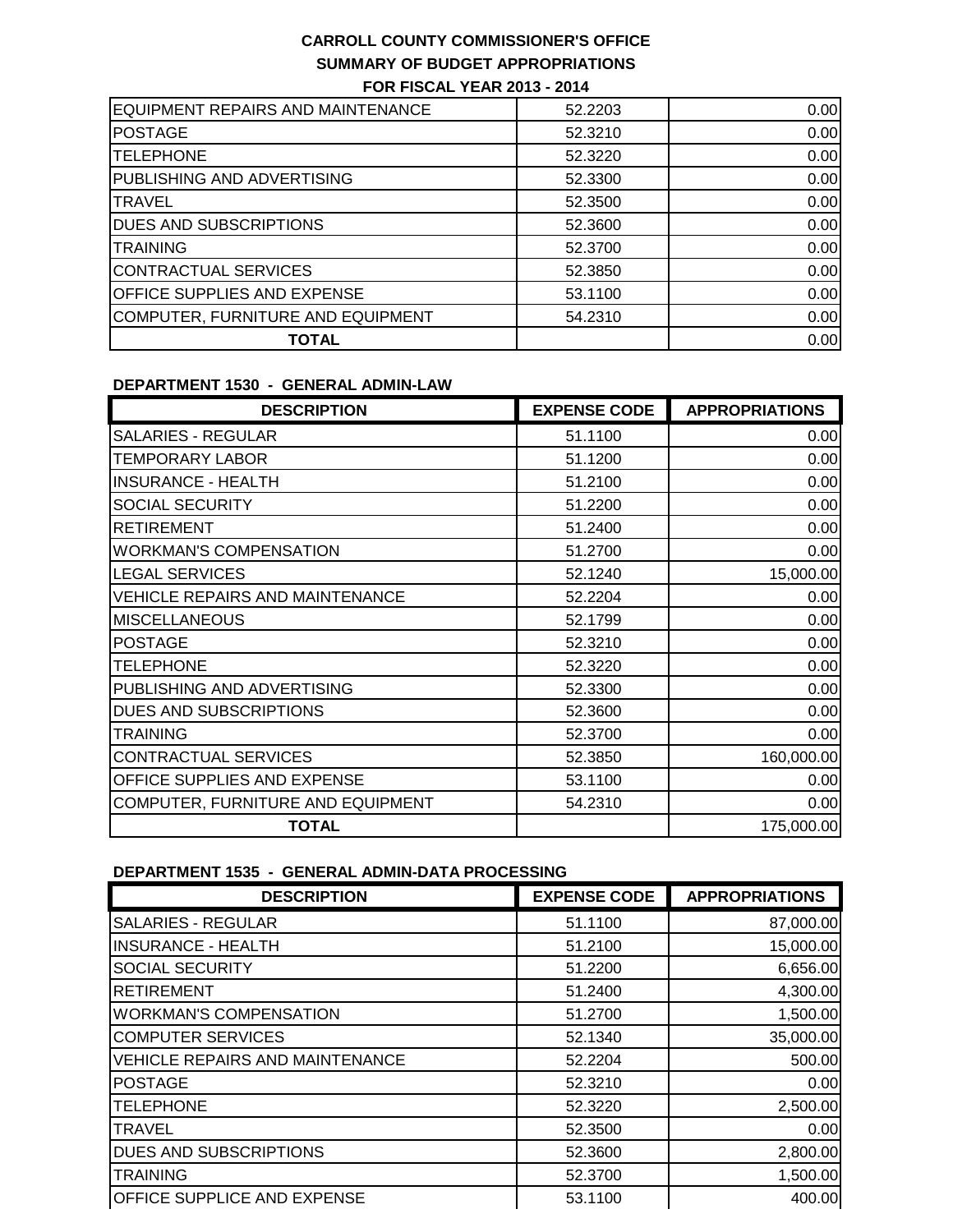| <b>GAS AND OIL</b>                | 53.1270 | .500.00    |
|-----------------------------------|---------|------------|
| COMPUTER, FURNITURE AND EQUIPMENT | 54.2310 | 7,000.00   |
| <b>TOTAL</b>                      |         | 165,656.00 |

#### **DEPARTMENT 1545 - GENERAL ADMIN-TAX COMMISSIONER**

| <b>DESCRIPTION</b>                     | <b>EXPENSE CODE</b> | <b>APPROPRIATIONS</b> |
|----------------------------------------|---------------------|-----------------------|
| <b>SALARIES - REGULAR</b>              | 51.1100             | 468,000.00            |
| <b>TEMPORARY LABOR</b>                 | 51.1200             | 17,300.00             |
| <b>OVERTIME</b>                        | 51.1300             | 1,500.00              |
| <b>INSURANCE - HEALTH</b>              | 51.2100             | 157,000.00            |
| <b>SOCIAL SECURITY</b>                 | 51.2200             | 38,159.00             |
| <b>RETIREMENT</b>                      | 51.2400             | 36,500.00             |
| <b>WORKMAN'S COMPENSATION</b>          | 51.2700             | 6,000.00              |
| <b>EMPLOYMENT PHYSICALS</b>            | 51.2920             | 0.00                  |
| <b>EAP EXPENSE</b>                     | 51.2930             | 200.00                |
| <b>AUDIT</b>                           | 52.1210             | 18,000.00             |
| <b>LEGAL SERVICES</b>                  | 52.1240             | 0.00                  |
| <b>COMPUTER SERVICES</b>               | 52.1340             | 36,000.00             |
| <b>VEHICLE REPAIRS AND MAINTENANCE</b> | 52.2204             | 1,000.00              |
| <b>POSTAGE</b>                         | 52.3210             | 48,000.00             |
| <b>TELEPHONE</b>                       | 52.3220             | 3,350.00              |
| PUBLISHING AND ADVERTISING             | 52.3300             | 12,000.00             |
| <b>TRAVEL</b>                          | 52.3500             | 3,000.00              |
| <b>DUES AND SUBSCRIPTIONS</b>          | 52.3600             | 900.00                |
| <b>TRAINING</b>                        | 52.3700             | 2,000.00              |
| CONTRACTUAL SERVICES                   | 52.3850             | 23,000.00             |
| OFFICE SUPPLIES AND EXPENSE            | 53.1100             | 12,000.00             |
| <b>GAS AND OIL</b>                     | 53.1270             | 1,000.00              |
| COMPUTER, FURNITURE AND EQUIPMENT      | 54.2310             | 0.00                  |
| <b>TOTAL</b>                           |                     | 884,909.00            |

**DEPARTMENT 1550 - GENERAL ADMIN-TAX ASSESSOR**

| <b>DESCRIPTION</b>                       | <b>EXPENSE CODE</b> | <b>APPROPRIATIONS</b> |
|------------------------------------------|---------------------|-----------------------|
| <b>SALARIES - REGULAR</b>                | 51.1100             | 524,000.00            |
| <b>TEMPORARY LABOR</b>                   | 51.1200             | 88,254.00             |
| <b>OVERTIME</b>                          | 51.1300             | 10,000.00             |
| <b>INSURANCE - HEALTH</b>                | 51.2100             | 190,000.00            |
| SOCIAL SECURITY                          | 51.2200             | 47,603.00             |
| <b>RETIREMENT</b>                        | 51.2400             | 53,000.00             |
| <b>WORKMAN'S COMPENSATION</b>            | 51.2700             | 8,000.00              |
| <b>EMPLOYMENT PHYSICALS</b>              | 51.2920             | 0.00                  |
| <b>EAP EXPENSE</b>                       | 51.2930             | 200.00                |
| <b>BOARD OF ASSESSORS</b>                | 52.1110             | 6,000.00              |
| <b>COMPUTER SERVICES</b>                 | 52.1340             | 1,000.00              |
| <b>EQUIPMENT REPAIRS AND MAINTENANCE</b> | 52.2203             | 1,600.00              |
| <b>VEHICLE REPAIRS AND MAINTENANCE</b>   | 52.2204             | 2,500.00              |
| <b>POSTAGE</b>                           | 52.3210             | 33,190.00             |
| <b>TELEPHONE</b>                         | 52.3220             | 4,000.00              |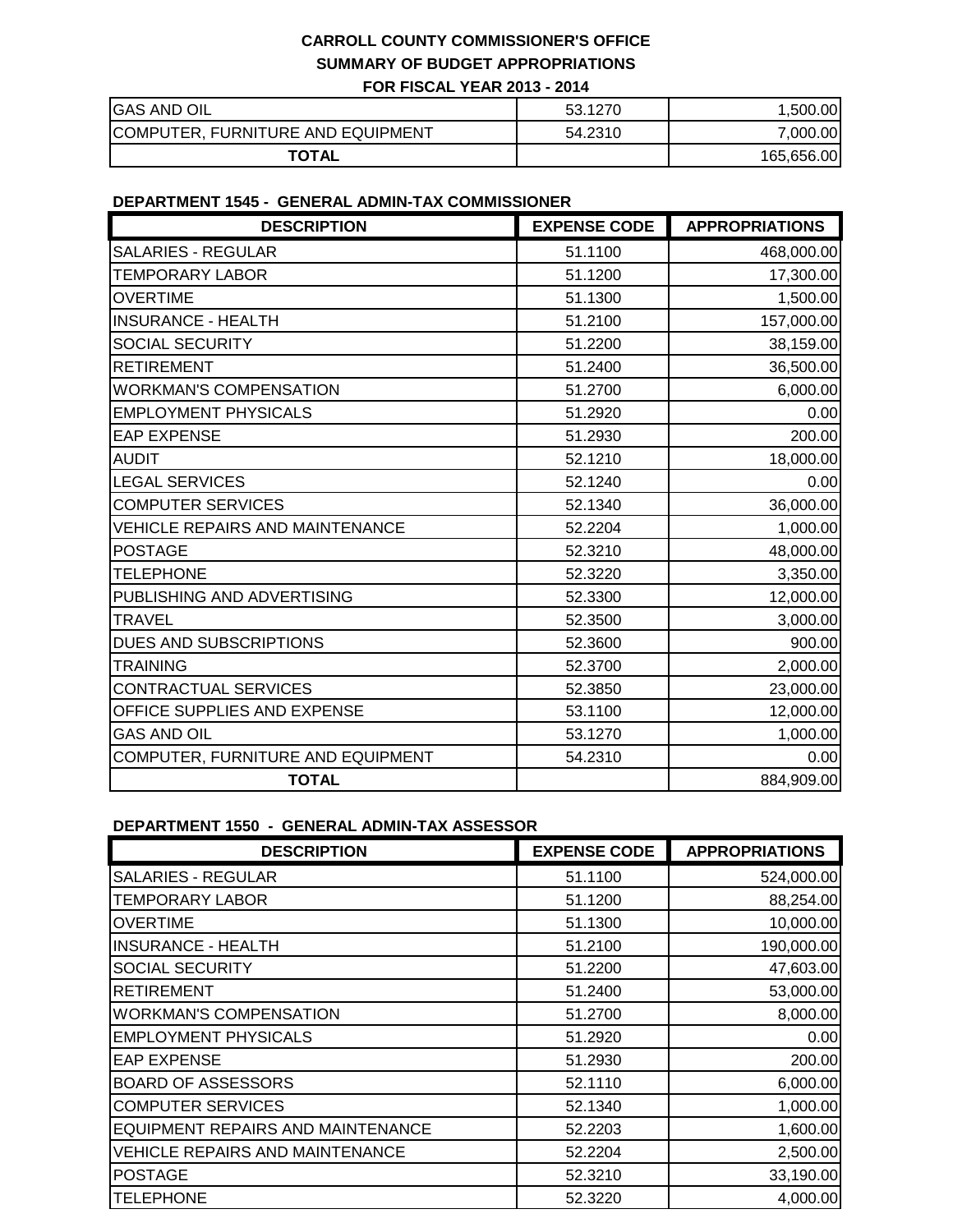| <b>TRAVEL</b>                      | 52,3500 | 4,500.00     |
|------------------------------------|---------|--------------|
| <b>DUES AND SUBSCRIPTIONS</b>      | 52.3600 | 6,060.00     |
| <b>TRAINING</b>                    | 52,3700 | 1,500.00     |
| CONTRACTUAL SERVICES               | 52,3850 | 16,750.00    |
| <b>OFFICE SUPPLIES AND EXPENSE</b> | 53.1100 | 7,000.00     |
| SUPPLIES, NON-OFFICE               | 53.1110 | 1,750.00     |
| <b>GAS AND OIL</b>                 | 53.1270 | 6,000.00     |
| <b>EQUIPMENT PURCHASES</b>         | 54.2110 | 0.00         |
| COMPUTER, FURNITURE AND EQUIPMENT  | 54.2310 | 0.00         |
| TOTAL                              |         | 1,012,907.00 |

#### **DEPARTMENT 1555 - GENERAL ADMIN-RISK MANAGEMENT**

| <b>DESCRIPTION</b>                      | <b>EXPENSE CODE</b> | <b>APPROPRIATIONS</b> |
|-----------------------------------------|---------------------|-----------------------|
| SOLID WASTE EMPLOYEE WAGES AND BENEFITS | 51.1100             | 215,000.00            |
| E-911 EMPLOYEE WAGES AND BENEFITS       | 51.1199             | 1,250,000.00          |
| ELECTED OFFICIAL RETIREMENT             | 51.2410             | 0.00                  |
| <b>UNEMPLOYMENT</b>                     | 51.2600             | 5,500.00              |
| <b>LAW LIBRARY</b>                      | 52.1250             | 0.00                  |
| <b>MISCELLANEOUS</b>                    | 52.1799             | 16,200.00             |
| <b>VICTIM'S EMERGENCY FUND</b>          | 52.3006             | 2,500.00              |
| <b>CHILD ABUSE ACT</b>                  | 52.3008             | 2,500.00              |
| <b>INSURANCE, LIABILITY</b>             | 52.3100             | 465,000.00            |
| <b>INSURANCE, AUTO</b>                  | 52.3120             | 355,000.00            |
| <b>BONDS</b>                            | 52.3130             | 4,500.00              |
| PEACE OFFICER TRAINING                  | 52.3710             | 0.00                  |
| <b>CONTRACTUAL SERVICES</b>             | 52.3850             | 8,500.00              |
| COMPUTER, FURNITURE AND EQUIPMENT       | 54.2310             | 0.00                  |
| DAMAGE SETTLEMENTS                      | 55.2210             | 90,000.00             |
| <b>CONTINGENCY</b>                      | 57.9990             | 300,000.00            |
| OPERATING TRANSFER OUT                  | 61.1000             | 0.00                  |
| <b>TOTAL</b>                            |                     | 2,714,700.00          |

# **DEPARTMENT 2150 - SUPERIOR COURT**

| <b>DESCRIPTION</b>               | <b>EXPENSE CODE</b> | <b>APPROPRIATIONS</b> |
|----------------------------------|---------------------|-----------------------|
| <b>SALARIES - REGULAR</b>        | 51.1100             | 87,000.00             |
| <b>SALARY SUPPLEMENTS</b>        | 51.1110             | 12,000.00             |
| <b>BAILIFF'S PAY</b>             | 51.1120             | 95,000.00             |
| <b>INSURANCE - HEALTH</b>        | 51.2100             | 0.00                  |
| <b>SOCIAL SECURITY</b>           | 51.2200             | 11,000.00             |
| <b>RETIREMENT</b>                | 51.2400             | 0.00                  |
| <b>WORKMAN'S COMPENSATION</b>    | 51.2700             | 0.00                  |
| <b>COMPUTER SERVICES</b>         | 52.1340             | 150.00                |
| <b>DRUG COURT</b>                | 52,3001             | 135,000.00            |
| <b>COURT REPORTER'S FEES</b>     | 52.3002             | 140,000.00            |
| PUBLIC DEFENDER, COURT APPOINTED | 52.3003             | 0.00                  |
| PUBLIC DEFENDER EXPENSES         | 52.3004             | 10,000.00             |
| OTHER COURT COSTS                | 52.3005             | 15,000.00             |
| PER DIEM, JURORS                 | 52,3007             | 90,000.00             |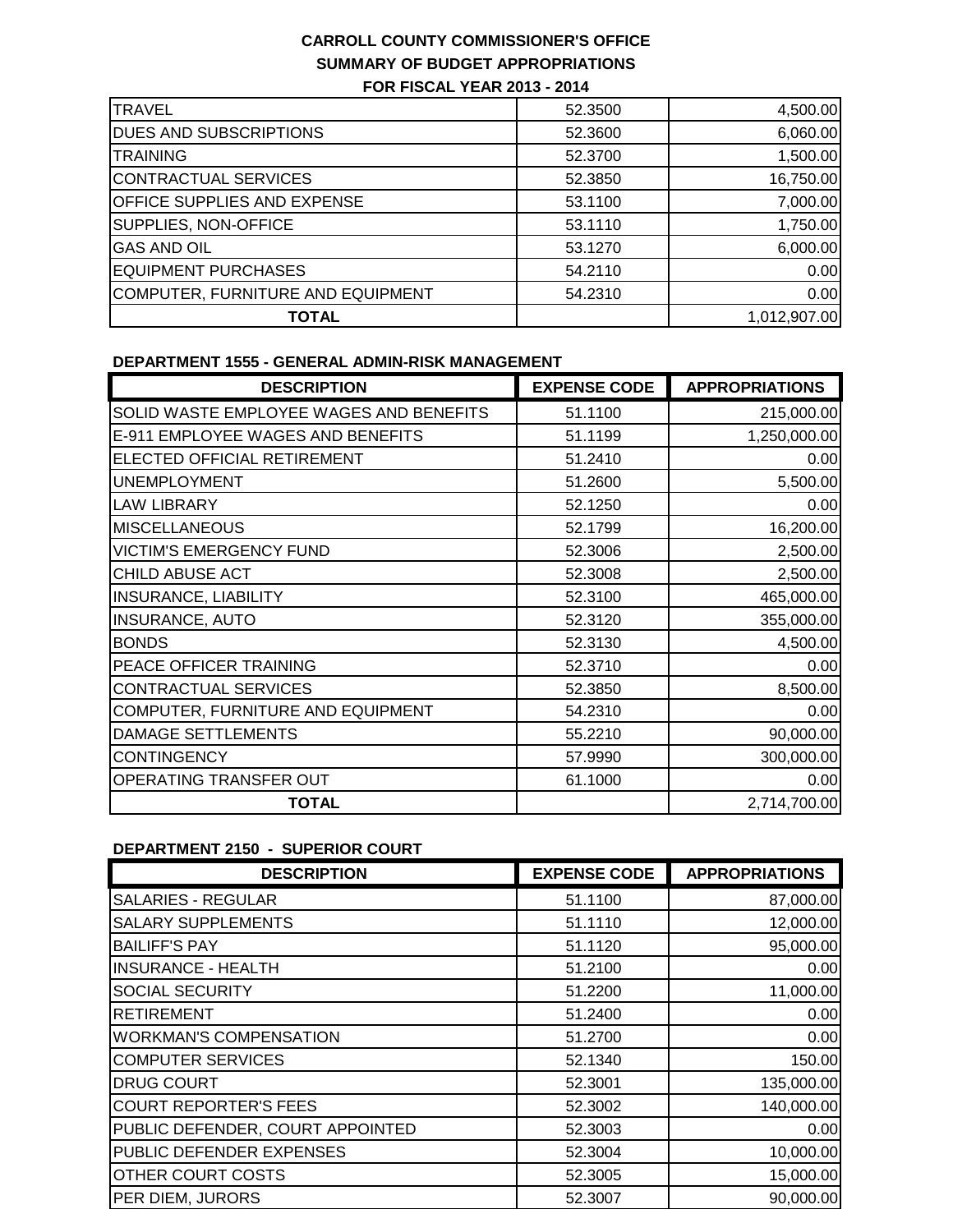| <b>POSTAGE</b>                     | 52,3210 | 2,000.00   |
|------------------------------------|---------|------------|
| <b>TELEPHONE</b>                   | 52.3220 | 5,000.00   |
| <b>TRAVEL</b>                      | 52,3500 | 500.00     |
| <b>DUES AND SUBSCRIPTIONS</b>      | 52.3600 | 1,200.00   |
| <b>ITRAINING</b>                   | 52.3700 | 8,000.00   |
| <b>OFFICE SUPPLIES AND EXPENSE</b> | 53.1100 | 6,500.00   |
| <b>MISCELLANEOUS</b>               | 53.1799 | 200.00     |
| COMPUTER, FURNITURE AND EQUIPMENT  | 54.2310 | 0.00       |
| <b>TOTAL</b>                       |         | 618,550.00 |
|                                    |         |            |

### **DEPARTMENT 2180 - CLERK OF SUPERIOR COURT**

| <b>DESCRIPTION</b>                       | <b>EXPENSE CODE</b> | <b>APPROPRIATIONS</b> |
|------------------------------------------|---------------------|-----------------------|
| <b>SALARIES - REGULAR</b>                | 51.1100             | 634,000.00            |
| <b>TEMPORARY LABOR</b>                   | 51.1200             | 48,000.00             |
| <b>OVERTIME</b>                          | 51.1300             | 3,000.00              |
| <b>INSURANCE - HEALTH</b>                | 51.2100             | 182,500.00            |
| SOCIAL SECURITY                          | 51.2200             | 52,403.00             |
| <b>RETIREMENT</b>                        | 51.2400             | 45,000.00             |
| <b>WORKMAN'S COMPENSATION</b>            | 51.2700             | 8,000.00              |
| <b>EMPLOYMENT PHYSICALS</b>              | 51.2920             | 300.00                |
| <b>EAP EXPENSE</b>                       | 51.2930             | 250.00                |
| BOARD OF EQUALIZATION EXPENSE            | 52.1120             | 6,500.00              |
| <b>AUDIT</b>                             | 52.1210             | 4,000.00              |
| <b>COMPUTER SERVICES</b>                 | 52.1340             | 2,400.00              |
| <b>EQUIPMENT REPAIRS AND MAINTENANCE</b> | 52.2203             | 1,500.00              |
| <b>POSTAGE</b>                           | 52.3210             | 13,000.00             |
| <b>TELEPHONE</b>                         | 52.3220             | 2,000.00              |
| <b>DUI PUBLISHING</b>                    | 52.3310             | 100.00                |
| <b>TRAVEL</b>                            | 52.3500             | 1,500.00              |
| <b>TRAINING</b>                          | 52.3700             | 1,500.00              |
| CONTRACTUAL SERVICES                     | 52.3850             | 25,000.00             |
| OFFICE SUPPLIES AND EXPENSE              | 53.1100             | 19,000.00             |
| COMPUTER, FURNITURE AND EQUIPMENT        | 54.2310             | 2,500.00              |
| <b>TOTAL</b>                             |                     | 1,052,453.00          |

# **DEPARTMENT 2200 - DISTRICT ATTORNEY**

| <b>DESCRIPTION</b>            | <b>EXPENSE CODE</b> | <b>APPROPRIATIONS</b> |
|-------------------------------|---------------------|-----------------------|
| <b>SALARIES - REGULAR</b>     | 51.1100             | 389,461.00            |
| <b>SALARY SUPPLEMENTS</b>     | 51.1110             | 35,400.00             |
| <b>SUPPORT SUPPLEMENT</b>     | 51.1220             | 0.00                  |
| <b>OVERTIME</b>               | 51.1300             | 0.00                  |
| <b>INSURANCE - HEALTH</b>     | 51.2100             | 75,540.00             |
| <b>SOCIAL SECURITY</b>        | 51.2200             | 30,000.00             |
| <b>RETIREMENT</b>             | 51.2400             | 17,909.00             |
| <b>WORKMAN'S COMPENSATION</b> | 51.2700             | 9,300.00              |
| <b>OFFICE RENT</b>            | 52.2310             | 0.00                  |
| <b>POSTAGE</b>                | 52.3210             | 0.00                  |
| <b>TELEPHONE</b>              | 52.3220             | 13,440.00             |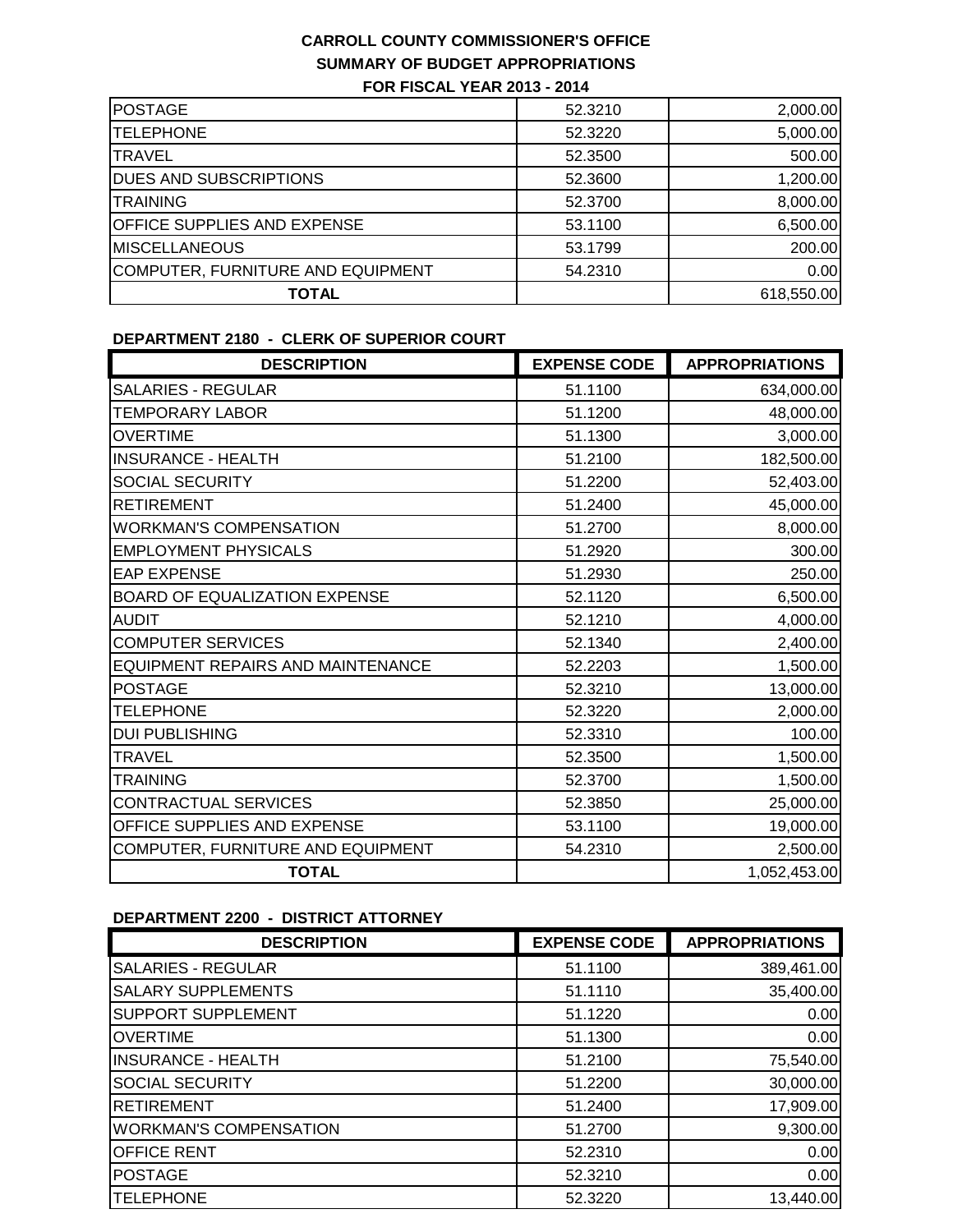| <b>ITRAVEL</b>                     | 52,3500 | 1,400.00   |
|------------------------------------|---------|------------|
| <b>ITRAINING</b>                   | 52.3700 | 0.00       |
| <b>VICTIM - WITNESS PROGRAM</b>    | 52.3960 | 7,476.00   |
| <b>VICTIM - ADVOCATE PROGRAM</b>   | 52.3961 | 167,220.00 |
| <b>OFFICE SUPPLIES AND EXPENSE</b> | 53.1100 | 34,110.00  |
| <b>TOTAL</b>                       |         | 781,256.00 |

# **DEPARTMENT 2300 - STATE COURT**

| <b>DESCRIPTION</b>                | <b>EXPENSE CODE</b> | <b>APPROPRIATIONS</b> |
|-----------------------------------|---------------------|-----------------------|
| <b>SALARIES - REGULAR</b>         | 51.1100             | 148,000.00            |
| <b>OVERTIME</b>                   | 51.1300             | 0.00                  |
| <b>INSURANCE - HEALTH</b>         | 51.2100             | 21,000.00             |
| SOCIAL SECURITY                   | 51.2200             | 12,000.00             |
| <b>RETIREMENT</b>                 | 51.2400             | 11,750.00             |
| <b>WORKMAN'S COMPENSATION</b>     | 51.2700             | 1,000.00              |
| <b>EAP EXPENSE</b>                | 51.2930             | 100.00                |
| LAW REFERENCE BOOKS               | 52.1250             | 250.00                |
| <b>COURT REPORTER'S FEES</b>      | 52.3002             | 17,500.00             |
| PUBLIC DEFENDER EXPENSE           | 52.3004             | 98,350.00             |
| OTHER COURT COSTS                 | 52.3005             | 500.00                |
| PER DIEM, JURORS                  | 52.3007             | 12,500.00             |
| <b>POSTAGE</b>                    | 52.3210             | 1,350.00              |
| <b>TELEPHONE</b>                  | 52.3220             | 600.00                |
| <b>TRAVEL</b>                     | 52.3500             | 0.00                  |
| DUES AND SUBSCRIPTIONS            | 52.3600             | 400.00                |
| <b>TRAINING</b>                   | 52.3700             | 600.00                |
| CONTRACTUAL SERVICES              | 52.3850             | 25,145.00             |
| OFFICE SUPPLIES AND EXPENSE       | 53.1100             | 1,750.00              |
| COMPUTER, FURNITURE AND EQUIPMENT | 54.2310             | 750.00                |
| <b>TOTAL</b>                      |                     | 353,545.00            |

#### **DEPARTMENT 2310 - SOLICITOR**

| <b>DESCRIPTION</b>            | <b>EXPENSE CODE</b> | <b>APPROPRIATIONS</b> |
|-------------------------------|---------------------|-----------------------|
| <b>SALARIES - REGULAR</b>     | 51.1100             | 221,000.00            |
| <b>TEMPORARY LABOR</b>        | 51.1200             | 0.00                  |
| <b>OVERTIME</b>               | 51.1300             | 0.00                  |
| <b>INSURANCE - HEALTH</b>     | 51.2100             | 58,000.00             |
| SOCIAL SECURITY               | 51.2200             | 17,000.00             |
| <b>RETIREMENT</b>             | 51.2400             | 18,000.00             |
| <b>WORKMAN'S COMPENSATION</b> | 51.2700             | 3,000.00              |
| <b>EAP EXPENSE</b>            | 51.2930             | 100.00                |
| <b>AUDIT</b>                  | 52.1210             | 2,500.00              |
| <b>COMPUTER SERVICES</b>      | 52.1340             | 1,500.00              |
| OTHER COURT COSTS             | 52,3005             | 2,000.00              |
| <b>POSTAGE</b>                | 52.3210             | 1,000.00              |
| <b>TELEPHONE</b>              | 52.3220             | 2,500.00              |
| <b>TRAVEL</b>                 | 52.3500             | 2,500.00              |
| <b>TRAINING</b>               | 52.3700             | 2,000.00              |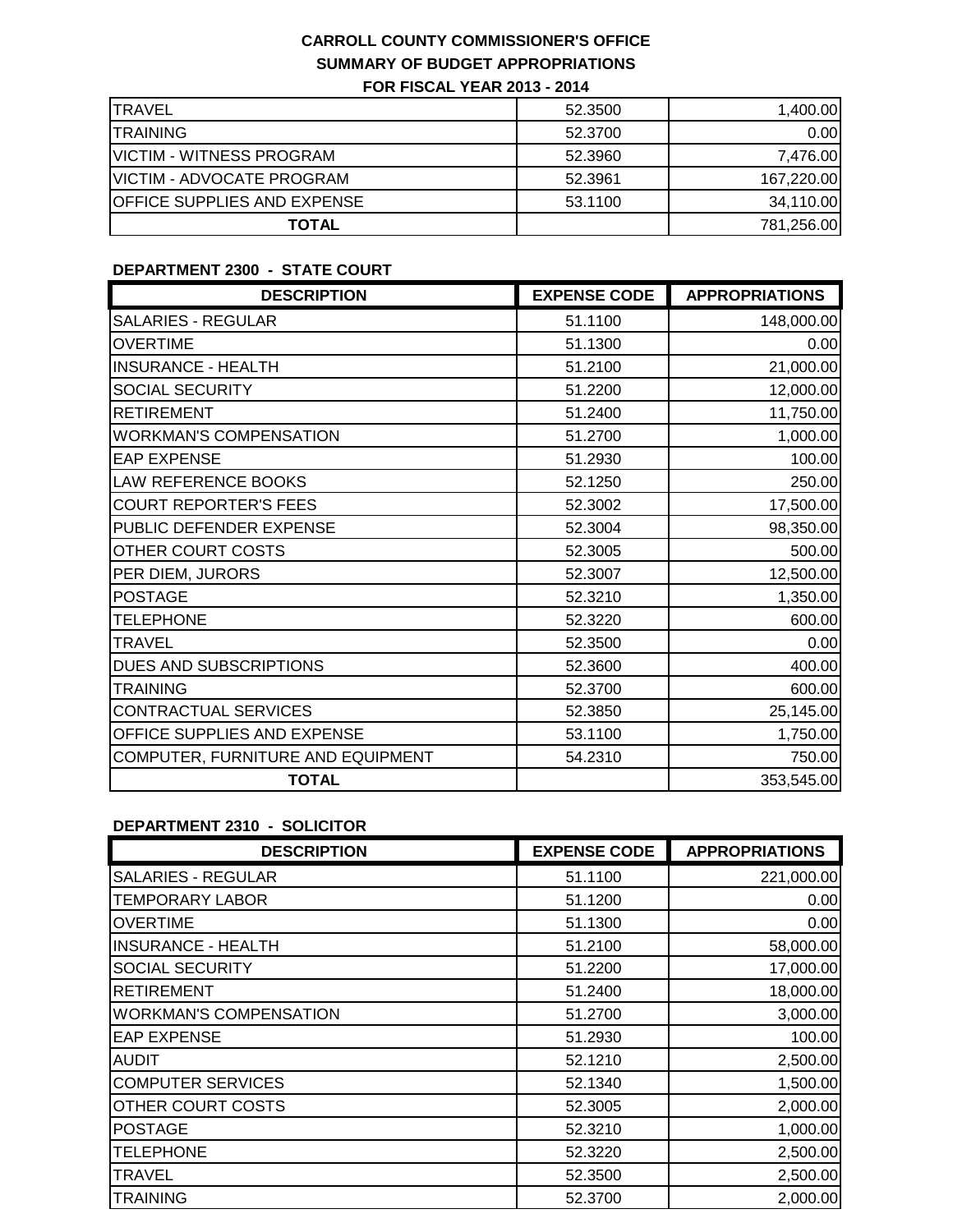| <b>VICTIM - ADVOCATE PROGRAM</b>   | 52.3961 | 68,000.00  |
|------------------------------------|---------|------------|
| <b>OFFICE SUPPLIES AND EXPENSE</b> | 53.1100 | 4,000.00   |
| COMPUTER, FURNITURE AND EQUIPMENT  | 54.2310 | 6,000.00   |
| <b>TOTAL</b>                       |         | 409,100.00 |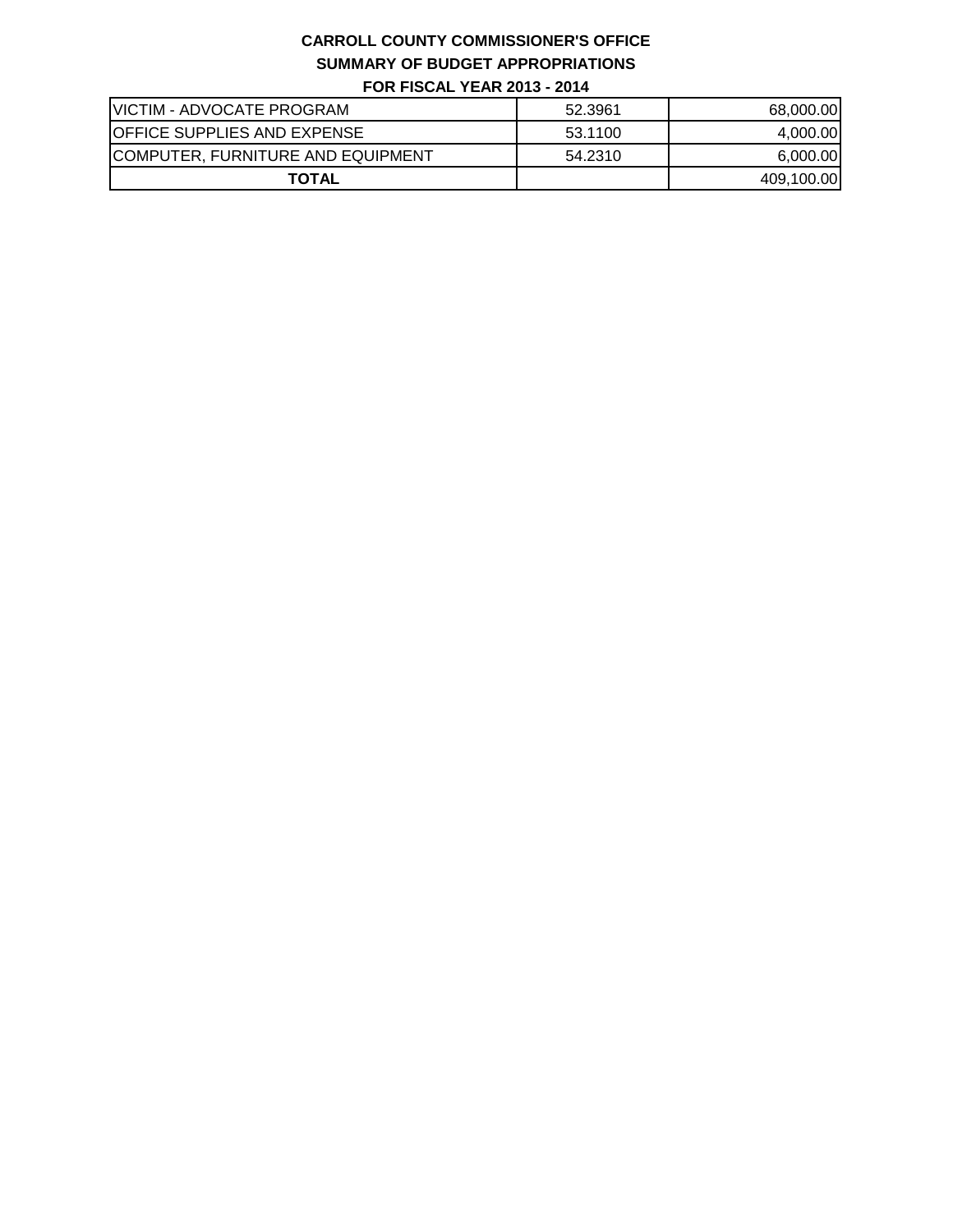#### **DEPARTMENT 2400 - MAGISTRATE COURT**

| <b>DESCRIPTION</b>                     | <b>EXPENSE CODE</b> | <b>APPROPRIATIONS</b> |
|----------------------------------------|---------------------|-----------------------|
| <b>SALARIES - REGULAR</b>              | 51.1100             | 325,000.00            |
| <b>MAGISTRATE JUDGE</b>                | 51.1130             | 37,200.00             |
| <b>TEMPORARY LABOR</b>                 | 51.1200             | 34,000.00             |
| <b>OVERTIME</b>                        | 51.1300             | 500.00                |
| <b>INSURANCE - HEALTH</b>              | 51.2100             | 87,000.00             |
| <b>SOCIAL SECURITY</b>                 | 51.2200             | 27,502.00             |
| <b>RETIREMENT</b>                      | 51.2400             | 30,000.00             |
| <b>WORKMAN'S COMPENSATION</b>          | 51.2700             | 5,000.00              |
| <b>EMPLOYMENT PHYSICALS</b>            | 51.2920             | 0.00                  |
| <b>EAP EXPENSE</b>                     | 51.2930             | 200.00                |
| <b>AUDIT</b>                           | 52.1210             | 2,300.00              |
| <b>LAW LIBRARY</b>                     | 52.1250             | 250.00                |
| <b>COMPUTER SERVICES</b>               | 52.1340             | 2,000.00              |
| <b>VEHICLE REPAIRS AND MAINTENANCE</b> | 52.2204             | 6,500.00              |
| OTHER COURT COSTS                      | 52.3005             | 2,000.00              |
| <b>POSTAGE</b>                         | 52.3210             | 7,500.00              |
| <b>TELEPHONE</b>                       | 52.3220             | 2,500.00              |
| <b>TRAVEL</b>                          | 52.3500             | 2,000.00              |
| <b>TRAINING</b>                        | 52.3700             | 2,500.00              |
| <b>CONTRACTUAL SERVICES</b>            | 52.3850             | 3,000.00              |
| OFFICE SUPPLIES AND EXPENSE            | 53.1100             | 7,000.00              |
| COMPUTER, FURNITURE AND EQUIPMENT      | 54.2310             | 2,500.00              |
| <b>TOTAL</b>                           |                     | 586,452.00            |

#### **DEPARTMENT 2450 - PROBATE COURT**

| <b>DESCRIPTION</b>                        | <b>EXPENSE CODE</b> | <b>APPROPRIATIONS</b> |
|-------------------------------------------|---------------------|-----------------------|
| <b>SALARIES - REGULAR</b>                 | 51.1100             | 188,000.00            |
| TEMPORARY LABOR                           | 51.1200             | 70,000.00             |
| <b>OVERTIME</b>                           | 51.1300             | 0.00                  |
| <b>INSURANCE - HEALTH</b>                 | 51.2100             | 42,000.00             |
| SOCIAL SECURITY                           | 51.2200             | 14,382.00             |
| <b>RETIREMENT</b>                         | 51.2400             | 18,000.00             |
| <b>WORKMAN'S COMPENSATION</b>             | 51.2700             | 2,200.00              |
| <b>EAP EXPENSE</b>                        | 51.2930             | 250.00                |
| <b>AUDIT</b>                              | 52.1210             | 1,750.00              |
| <b>LEGAL SERVICES</b>                     | 52.1240             | 0.00                  |
| <b>COMPUTER SERVICES</b>                  | 52.1340             | 4,000.00              |
| PROGRAM EXPENSE - MENTAL HEALTH ADVOCATES | 52.1450             | 2,500.00              |
| EQUIPMENT REPAIRS AND MAINTENANCE         | 52.2203             | 2,500.00              |
| OTHER COURT COSTS                         | 52.3005             | 750.00                |
| <b>POSTAGE</b>                            | 52.3210             | 6,000.00              |
| <b>TELEPHONE</b>                          | 52.3220             | 1,600.00              |
| PUBLISHING AND ADVERTISING                | 52.3300             | 750.00                |
| <b>TRAVEL</b>                             | 52.3500             | 6,500.00              |
| DUES AND SUBSCRIPTIONS                    | 52.3600             | 850.00                |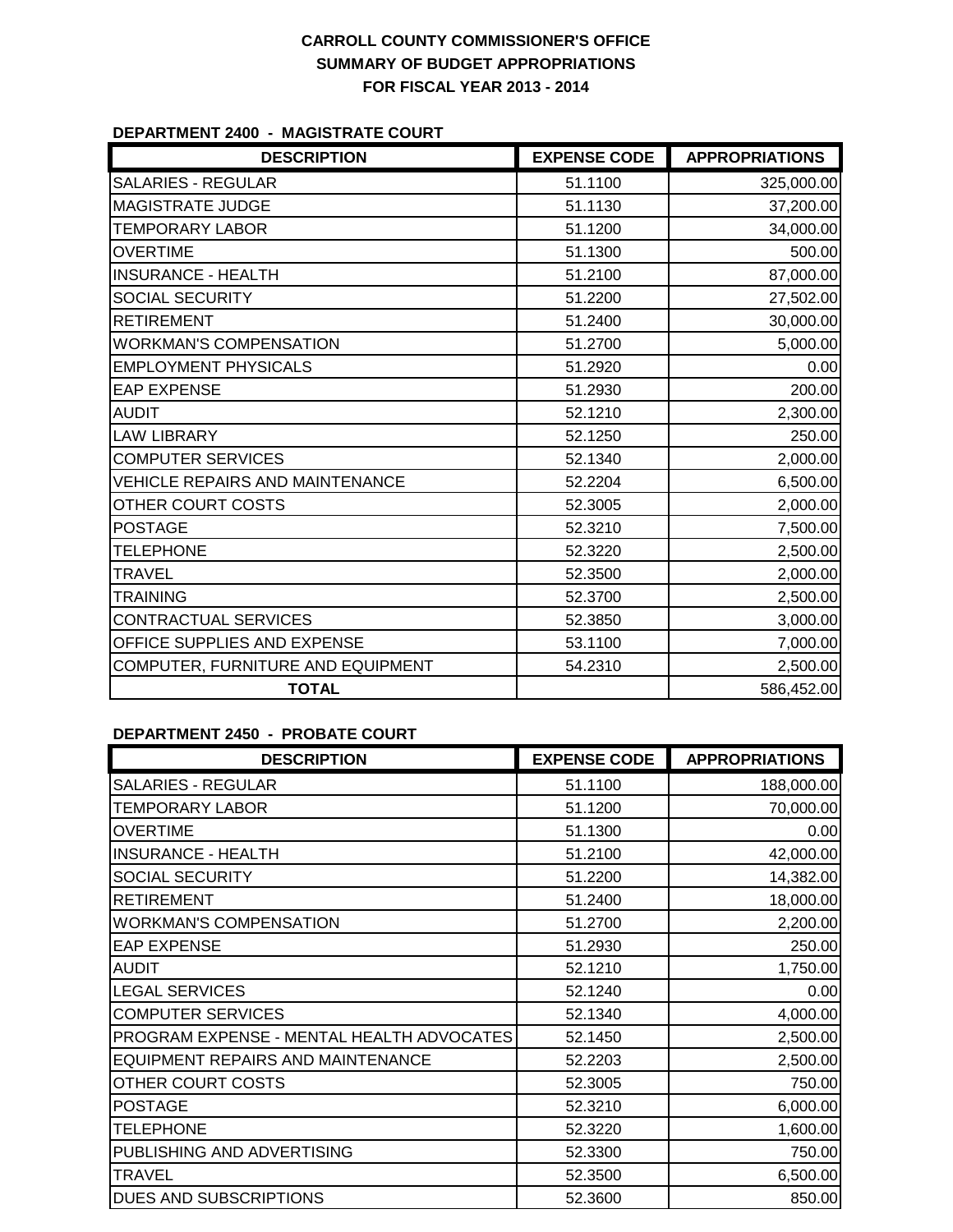TRAINING 1,100.00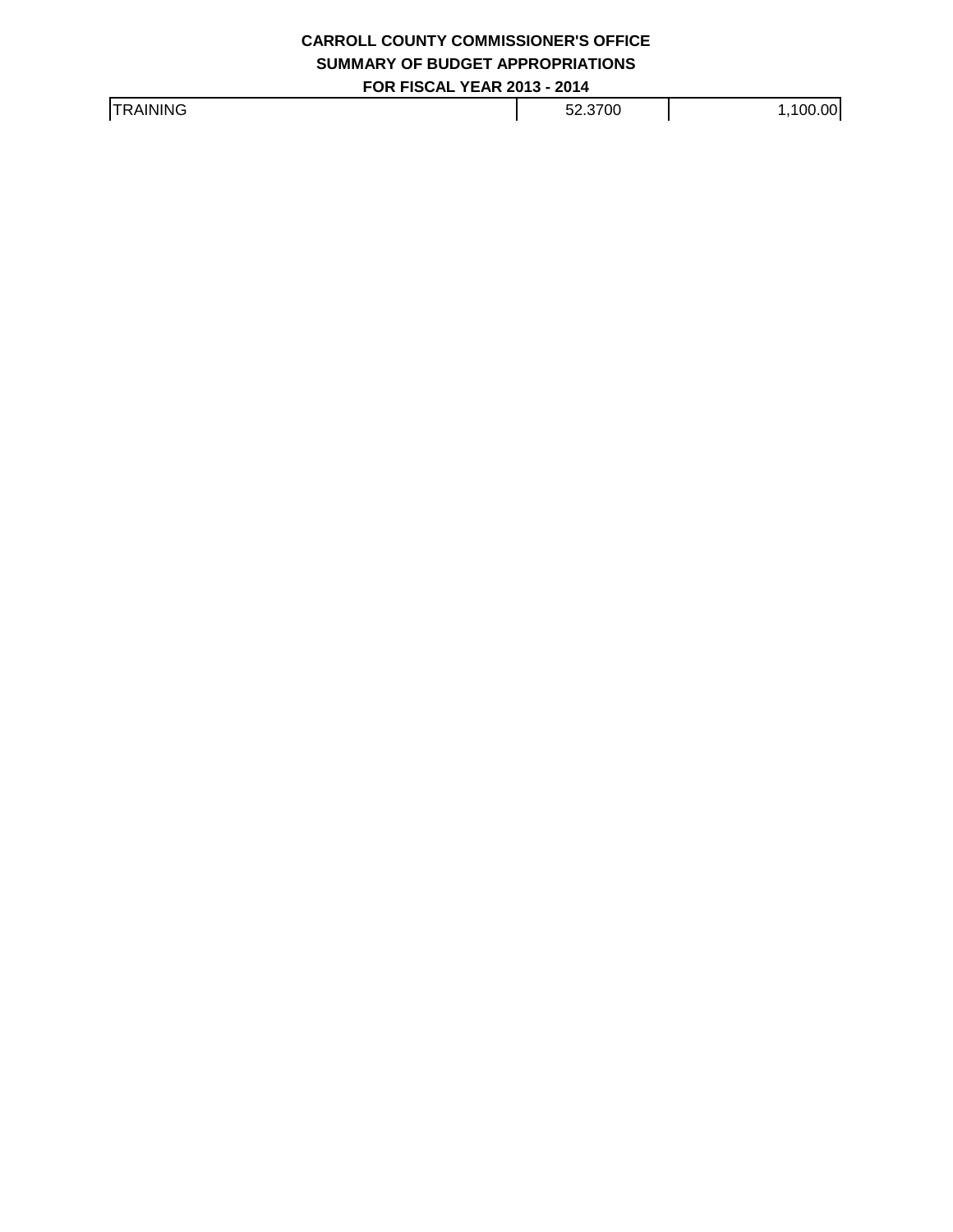| CONTRACTUAL SERVICES               | 52.3850 | 25,000.00  |
|------------------------------------|---------|------------|
| <b>OFFICE SUPPLIES AND EXPENSE</b> | 53.1100 | 7,000.00   |
| COMPUTER, FURNITURE AND EQUIPMENT  | 54.2310 | 0.00       |
| <b>TOTAL</b>                       |         | 395,132.00 |

### **DEPARTMENT 2600 - JUVENILE COURT**

| <b>DESCRIPTION</b>                                 | <b>EXPENSE CODE</b> | <b>APPROPRIATIONS</b> |
|----------------------------------------------------|---------------------|-----------------------|
| <b>SALARIES - REGULAR</b>                          | 51.1100             | 232,000.00            |
| <b>TEMPORARY LABOR</b>                             | 51.1200             | 21,000.00             |
| <b>OVERTIME</b>                                    | 51.1300             | 0.00                  |
| <b>INSURANCE - HEALTH</b>                          | 51.2100             | 63,000.00             |
| SOCIAL SECURITY                                    | 51.2200             | 20,000.00             |
| <b>RETIREMENT</b>                                  | 51.2400             | 11,500.00             |
| <b>WORKMAN'S COMPENSATION</b>                      | 51.2700             | 3,500.00              |
| <b>EAP EXPENSE</b>                                 | 51.2930             | 100.00                |
| JUVENILE MEDICAL CLEARANCE                         | 52.1221             | 7,000.00              |
| <b>COUNSELING SERVICES</b>                         | 52.1230             | 0.00                  |
| <b>VEHICLE REPAIRS AND MAINTENANCE</b>             | 52.2204             | 3,000.00              |
| <b>LEASED EQUIPMENT</b>                            | 52.2330             | 0.00                  |
| JUVENILE WELLNESS COURT                            | 52.3001             | 30,000.00             |
| <b>COURT REPORTER</b>                              | 52.3002             | 9,000.00              |
| OTHER COURT COSTS                                  | 52.3005             | 204,000.00            |
| <b>GRANT REIMBURSEMENT - JUVENILE COURT SYSTEM</b> | 52.3006             | 150,738.00            |
| <b>POSTAGE</b>                                     | 52.3210             | 1,800.00              |
| <b>TELEPHONE</b>                                   | 52.3220             | 2,600.00              |
| <b>TRAVEL</b>                                      | 52.3500             | 500.00                |
| <b>TRAINING</b>                                    | 52.3700             | 7,500.00              |
| <b>CONTRACTUAL SERVICES</b>                        | 52.3850             | 695.00                |
| OFFICE SUPPLIES AND EXPENSE                        | 53.1100             | 10,000.00             |
| COMPUTER, FURNITURE AND EQUIPMENT                  | 54.2310             | 0.00                  |
| <b>TOTAL</b>                                       |                     | 777,933.00            |

### **DEPARTMENT 2610 - ADA-JUVENILE COURT**

| <b>DESCRIPTION</b>           | <b>EXPENSE CODE</b> | <b>APPROPRIATIONS</b> |
|------------------------------|---------------------|-----------------------|
| <b>ICONTRACTUAL SERVICES</b> | 52.3850             | 25,000.00             |
| <b>TOTAL</b>                 |                     | 25,000.00             |

### **DEPARTMENT 2800 - PUBLIC DEFENDER**

| <b>DESCRIPTION</b>                       | <b>EXPENSE CODE</b> | <b>APPROPRIATIONS</b> |
|------------------------------------------|---------------------|-----------------------|
| <b>SALARIES - REGULAR</b>                | 51.1100             | 435,071.00            |
| <b>SALARY SUPPLEMENTS</b>                | 51.1110             | 13,000.00             |
| <b>INSURANCE - HEALTH</b>                | 51.2100             | 144,000.00            |
| <b>SOCIAL SECURITY</b>                   | 51.2200             | 45,000.00             |
| RETIREMENT                               | 51.2400             | 38,000.00             |
| <b>WORKMAN'S COMPENSATION</b>            | 51.2700             | 19,679.00             |
| <b>EQUIPMENT REPAIRS AND MAINTENANCE</b> | 52.2203             | 0.00                  |
| <b>OFFICE RENT</b>                       | 52.2310             | 66,000.00             |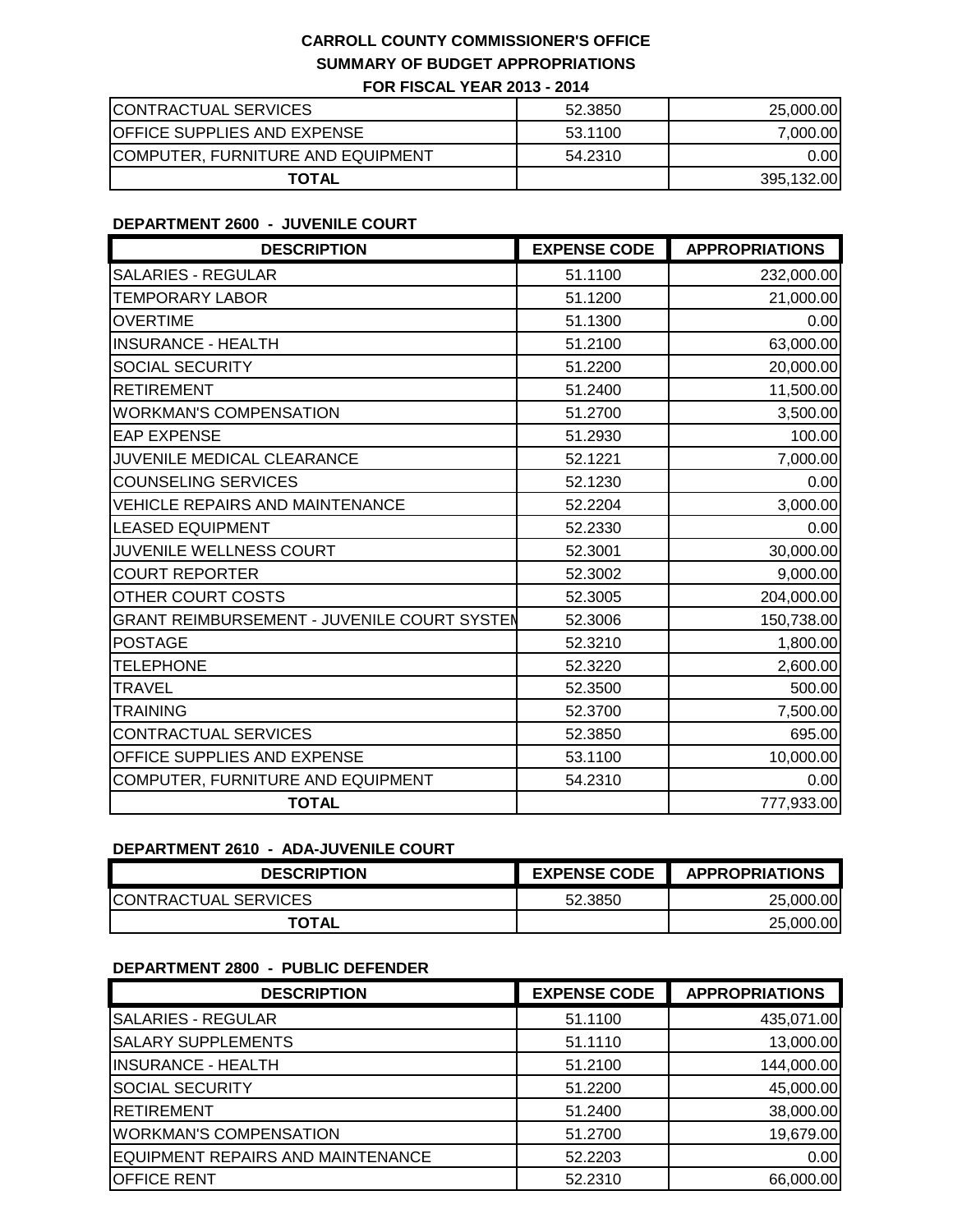| <b>COURT REPORTER FEES</b>         | 52.3002 | 0.00       |
|------------------------------------|---------|------------|
| <b>POSTAGE</b>                     | 52.3210 | 3,300.00   |
| <b>ITELEPHONE</b>                  | 52.3220 | 12,000.00  |
| <b>DUES AND SUBSCRIPTIONS</b>      | 52,3600 | 4.800.00   |
| CONTRACTUAL SERVICES               | 52.3850 | 34,088.00  |
| <b>OFFICE SUPPLIES AND EXPENSE</b> | 53.1100 | 22,000.00  |
| <b>TOTAL</b>                       |         | 836,938.00 |

### **DEPARTMENT 3300 - SHERIFF**

| <b>DESCRIPTION</b>                       | <b>EXPENSE CODE</b> | <b>APPROPRIATIONS</b> |
|------------------------------------------|---------------------|-----------------------|
| <b>SALARIES - REGULAR</b>                | 51.1100             | 6,815,000.00          |
| <b>OVERTIME</b>                          | 51.1300             | 475,000.00            |
| <b>INSURANCE - HEALTH</b>                | 51.2100             | 2,030,000.00          |
| SOCIAL SECURITY                          | 51.2200             | 557,685.00            |
| <b>RETIREMENT</b>                        | 51.2400             | 475,000.00            |
| <b>WORKMAN'S COMPENSATION</b>            | 51.2700             | 150,000.00            |
| EMPLOYMENT PHYSICAL                      | 51.2920             | 2,600.00              |
| <b>EAP EXPENSE</b>                       | 51.2930             | 3,000.00              |
| <b>AUDIT</b>                             | 52.1210             | 3,000.00              |
| <b>MEDICAL SERVICES</b>                  | 52.1220             | 944,500.00            |
| <b>EXTRADITION EXPENSE</b>               | 52.1320             | 7,000.00              |
| <b>COMPUTER SERVICES</b>                 | 52.1340             | 26,440.00             |
| K-9 PROGRAM EXPENSES                     | 52.1430             | 3,000.00              |
| <b>BUILDING REPAIRS AND MAINTENANCE</b>  | 52.2201             | 110,000.00            |
| <b>EQUIPMENT REPAIRS AND MAINTENANCE</b> | 52.2203             | 18,000.00             |
| <b>VEHICLE REPAIRS AND MAINTENANCE</b>   | 52.2204             | 115,000.00            |
| <b>EQUIPMENT LEASE AND RENTAL</b>        | 52.2330             | 5,000.00              |
| <b>POSTAGE</b>                           | 52.3210             | 3,500.00              |
| <b>TELEPHONE</b>                         | 52.3220             | 30,000.00             |
| FILM, DEVELOPING                         | 52.3410             | 1,750.00              |
| <b>TRAVEL</b>                            | 52.3500             | 2,500.00              |
| <b>DUES AND SUBSCRIPTIONS</b>            | 52.3600             | 500.00                |
| TRAINING                                 | 52.3700             | 39,000.00             |
| CONTRACTUAL SERVICES                     | 52.3850             | 10,000.00             |
| OFFICE SUPPLIES AND EXPENSE              | 53.1100             | 20,000.00             |
| <b>UTILITIES</b>                         | 53.1200             | 450,000.00            |
| <b>GAS AND OIL</b>                       | 53.1270             | 325,000.00            |
| FOOD AND KITCHEN SUPPLIES                | 53.1300             | 515,000.00            |
| UNIFORMS AND SUPPLIES                    | 53.1701             | 75,000.00             |
| <b>INMATE SUPPLIES</b>                   | 53.1704             | 4,851.00              |
| <b>MISCELLANEOUS</b>                     | 53.1799             | 1,000.00              |
| COMPUTER, FURNITURE AND EQUIPMENT        | 54.2310             | 450.00                |
| <b>TOTAL</b>                             |                     | 13,218,776.00         |

### **DEPARTMENT 3410 - CORRECTIONAL ADMINISTRATION**

| <b>DESCRIPTION</b>        | <b>EXPENSE CODE</b> | <b>APPROPRIATIONS</b> |
|---------------------------|---------------------|-----------------------|
| <b>SALARIES - REGULAR</b> | 51.1100             | 1,044,000.00          |
| <b>IOVERTIME</b>          | 51.1300             | 33,000,00             |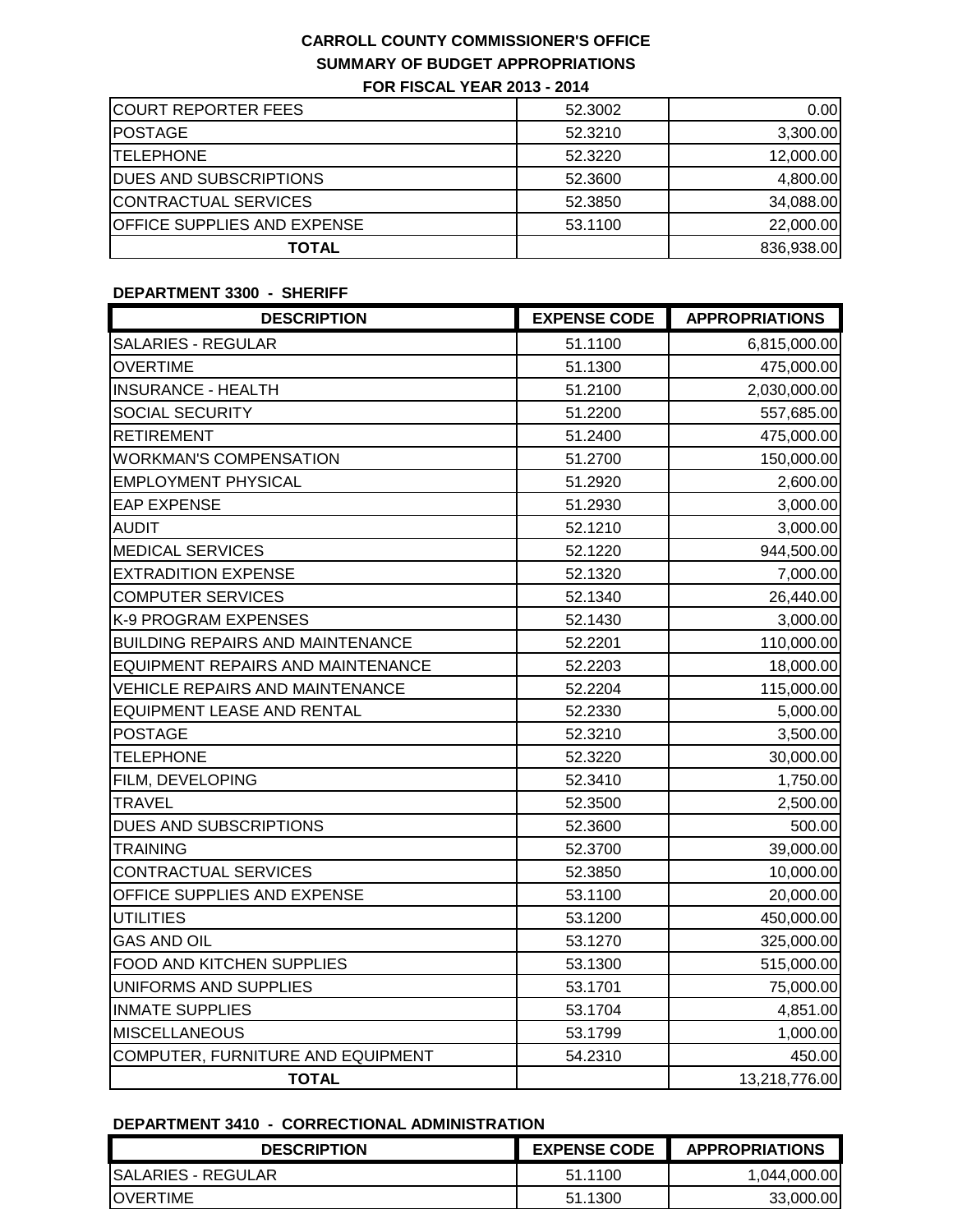| <b>INSURANCE - HEALTH</b>                | 51.2100 | 401,163.00   |
|------------------------------------------|---------|--------------|
| <b>SOCIAL SECURITY</b>                   | 51.2200 | 82,391.00    |
| <b>RETIREMENT</b>                        | 51.2400 | 58,640.00    |
| <b>WORKMAN'S COMPENSATION</b>            | 51.2700 | 40,000.00    |
| <b>EMPLOYMENT PHYSICALS</b>              | 51.2920 | 1,250.00     |
| <b>EAP EXPENSE</b>                       | 51.2930 | 1,000.00     |
| <b>MEDICAL SERVICES</b>                  | 52.1220 | 269,248.00   |
| <b>BUILDING REPAIRS AND MAINTENANCE</b>  | 52.2201 | 17,000.00    |
| <b>EQUIPMENT REPAIRS AND MAINTENANCE</b> | 52.2203 | 6,500.00     |
| <b>VEHICLE REPAIRS AND MAINTENANCE</b>   | 52.2204 | 6,000.00     |
| <b>POSTAGE</b>                           | 52.3210 | 550.00       |
| <b>TELEPHONE</b>                         | 52.3220 | 8,000.00     |
| TRAVEL                                   | 52.3500 | 1,000.00     |
| <b>TRAINING</b>                          | 52.3700 | 500.00       |
| OFFICE SUPPLIES AND EXPENSE              | 53.1100 | 6,000.00     |
| SUPPLIES, NON-OFFICE                     | 53.1110 | 19,200.00    |
| <b>UTILITIES</b>                         | 53.1200 | 245,000.00   |
| FOOD AND KITCHEN SUPPLIES                | 53.1300 | 400,000.00   |
| UNIFORMS AND SUPPLIES                    | 53.1701 | 10,000.00    |
| SEEDS, PLANTS, FERTILIZER                | 53.1702 | 2,000.00     |
| RELEASED PRISONER ALLOWANCE              | 53.1705 | 3,500.00     |
| KITCHENS SUPPLIES AND MAINTENANCE        | 53.1714 | 18,000.00    |
| CLOTHING/PERSONAL SUPPLIES               | 53.1715 | 25,000.00    |
| LAUNDRY SUPPLIES AND REPAIRS             | 53.1716 | 3,500.00     |
| <b>EQUIPMENT PURCHASES</b>               | 54.2110 | 10,000.00    |
| COMPUTER, FURNITURE AND EQUIPMENT        | 54.2310 | 1,000.00     |
| <b>TOTAL</b>                             |         | 2,713,442.00 |

### **DEPARTMENT 3500 - FIRE DEPARTMENT**

| <b>DESCRIPTION</b>                      | <b>EXPENSE CODE</b> | <b>APPROPRIATIONS</b> |
|-----------------------------------------|---------------------|-----------------------|
| <b>SALARIES - REGULAR</b>               | 51.1100             | 3,735,000.00          |
| <b>TEMPORARY LABOR</b>                  | 51.1200             | 0.00                  |
| <b>VOLUNTEER EXPENSE</b>                | 51.1210             | 750.00                |
| <b>OVERTIME</b>                         | 51.1300             | 520,000.00            |
| <b>INSURANCE - HEALTH</b>               | 51.2100             | 1,167,000.00          |
| SOCIAL SECURITY                         | 51.2200             | 325,508.00            |
| <b>RETIREMENT</b>                       | 51.2400             | 225,000.00            |
| <b>WORKMAN'S COMPENSATION</b>           | 51.2700             | 80,000.00             |
| <b>EMPLOYMENT PHYSICALS</b>             | 51.2920             | 5,000.00              |
| <b>EAP EXPENSE</b>                      | 51.2930             | 2,000.00              |
| <b>MEDICAL SERVICES</b>                 | 52.1220             | 2,000.00              |
| <b>COMPUTER SERVICES</b>                | 52.1340             | 0.00                  |
| MAINTENANCE/ BREATHING GEAR             | 52.1350             | 4,000.00              |
| <b>BUILDING REPAIRS AND MAINTENANCE</b> | 52.2201             | 15,000.00             |
| EQUIPMENT REPAIRS AND MAINTENANCE       | 52.2203             | 20,000.00             |
| <b>VEHICLE REPAIRS AND MAINTENANCE</b>  | 52.2204             | 100,000.00            |
| <b>EQUIPMENT RENTAL</b>                 | 52.2320             | 11,000.00             |
| <b>POSTAGE</b>                          | 52.3210             | 500.00                |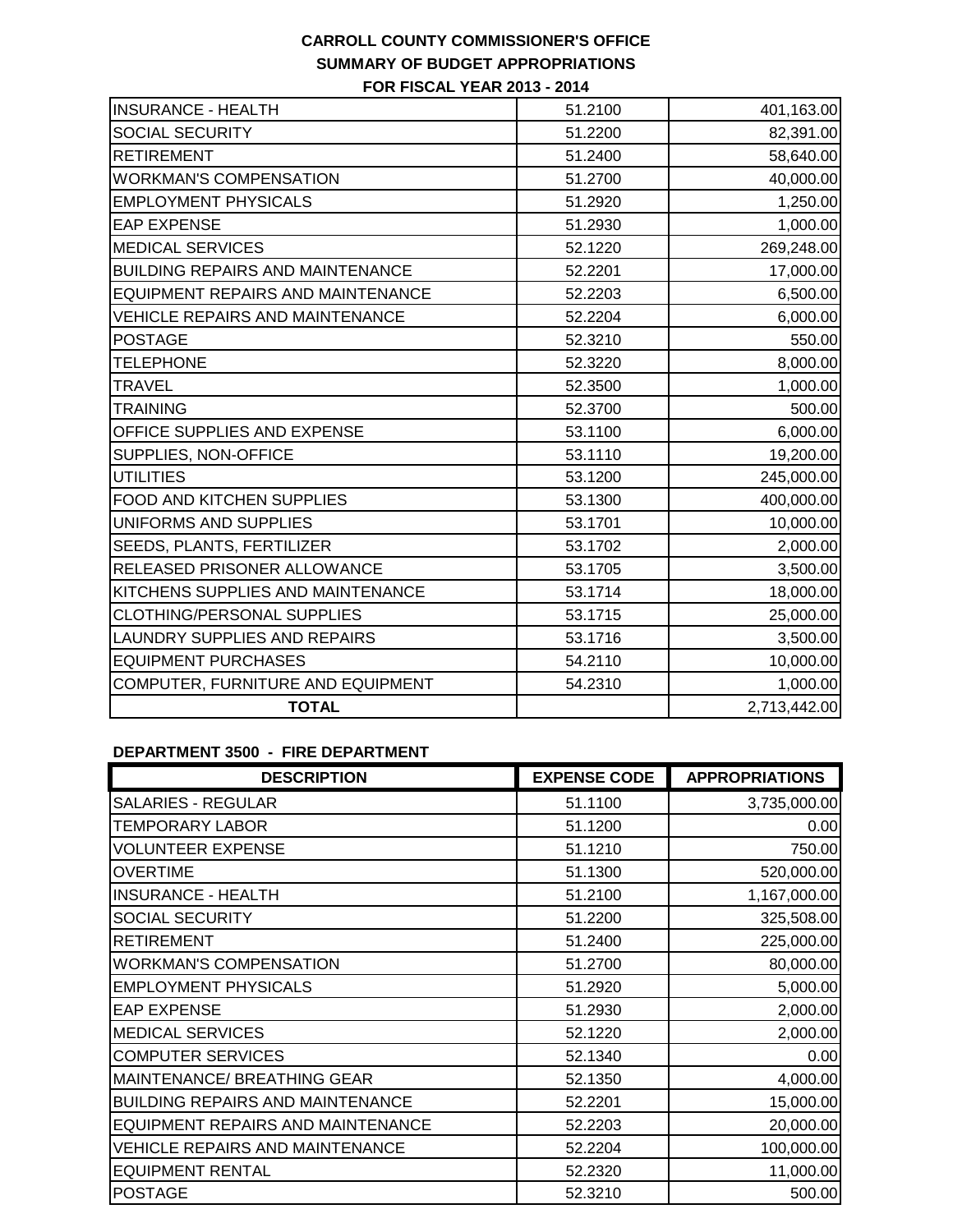| <b>TELEPHONE</b>                  | 52.3220 | 32,000.00    |
|-----------------------------------|---------|--------------|
| PUBLISHING AND ADVERTISING        | 52.3300 | 0.00         |
| FILM, DEVELOPING                  | 52.3410 | 0.00         |
| <b>TRAVEL</b>                     | 52.3500 | 2,000.00     |
| DUES AND SUBSCRIPTIONS            | 52.3600 | 1,000.00     |
| <b>TRAINING</b>                   | 52.3700 | 12,000.00    |
| CARROLLTON MUTUAL AID             | 52.3920 | 716,580.00   |
| OFFICE SUPPLIES AND EXPENSE       | 53.1100 | 2,500.00     |
| SUPPLIES, NON-OFFICE              | 53.1110 | 18,000.00    |
| <b>UTILITIES</b>                  | 53.1200 | 128,000.00   |
| <b>GAS AND OIL</b>                | 53.1270 | 150,000.00   |
| UNIFORMS AND SUPPLIES             | 53.1701 | 50,000.00    |
| <b>TURN OUT GEAR</b>              | 53.1703 | 40,000.00    |
| DIVE TEAM SUPPLIES AND EQUIPMENT  | 53.1713 | 3,500.00     |
| FIRE SAFETY HOUSE EXPENSE         | 53.1797 | 0.00         |
| HONOR GUARD EXPENSE               | 53.1798 | 0.00         |
| <b>MISCELLANEOUS</b>              | 53.1799 | 750.00       |
| <b>EQUIPMENT PURCHASES</b>        | 54.2110 | 15,000.00    |
| <b>EMS SUPPLIES</b>               | 54.2120 | 8,000.00     |
| <b>FURNITURE AND FIXTURES</b>     | 54.2300 | 5,000.00     |
| COMPUTER, FURNITURE AND EQUIPMENT | 54.2310 | 0.00         |
| SAFETY SUPPLIES                   | 54.2510 | 10,000.00    |
| <b>TOTAL</b>                      |         | 7,407,088.00 |

### **DEPARTMENT 3650 - EMS MEDICAL SERVICES**

| <b>DESCRIPTION</b>      | <b>EXPENSE CODE</b> | <b>APPROPRIATIONS</b> |
|-------------------------|---------------------|-----------------------|
| <b>IPROGRAM EXPENSE</b> | 52.1450             | 837,000.00            |
| <b>TOTAL</b>            |                     | 837,000.00            |

# **DEPARTMENT 3700 - CORONER/MEDICAL EXAMINER**

| <b>DESCRIPTION</b>              | <b>EXPENSE CODE</b> | <b>APPROPRIATIONS</b> |
|---------------------------------|---------------------|-----------------------|
| <b>SALARIES - REGULAR</b>       | 51.1100             | 31,000.00             |
| SUPPORT SUPPLEMENT              | 51.1220             | 9,950.00              |
| <b>INSURANCE - HEALTH</b>       | 51.2100             | 10,500.00             |
| SOCIAL SECURITY                 | 51.2200             | 2,400.00              |
| <b>RETIREMENT</b>               | 51.2400             | 3,000.00              |
| <b>WORKMAN'S COMPENSATION</b>   | 51.2700             | 1,400.00              |
| <b>AUTOPSY EXPENSE</b>          | 52.1350             | 7,500.00              |
| <b>PROGRAM EXPENSE</b>          | 52.1500             | 2,250.00              |
| VEHICLE REPAIRS AND MAINTENANCE | 52.2204             | 3,750.00              |
| <b>EQUIPMENT RENTAL</b>         | 52.2320             | 1,000.00              |
| <b>TELEPHONE</b>                | 52.3220             | 2,000.00              |
| <b>TRAVEL</b>                   | 52,3500             | 1,000.00              |
| DUES AND SUBSCRIPTIONS          | 52,3600             | 225.00                |
| <b>TRAINING</b>                 | 52.3700             | 2,000.00              |
| OFFICE SUPPLIES AND EXPENSE     | 53.1100             | 1,750.00              |
| UNIFORMS AND SUPPLIES           | 53.1701             | 500.00                |
| <b>EQUIPMENT PURCHASES</b>      | 54.2110             | 0.00                  |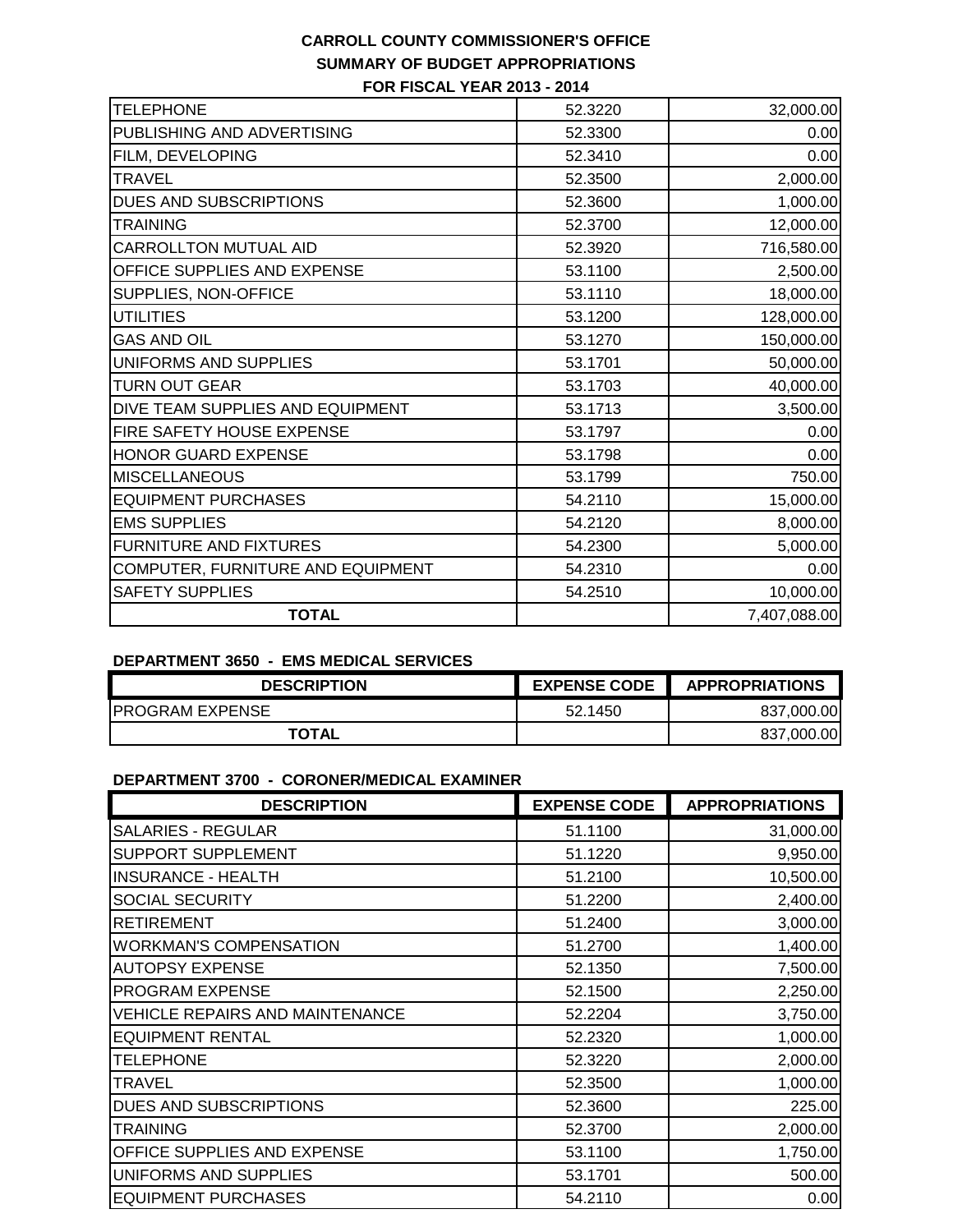| <b>ITER, FURNITURE AND EQUIPMENT</b><br><b>COMPU</b> | 54.2310 | .500.00                     |
|------------------------------------------------------|---------|-----------------------------|
| ۱ТΔ'<br><b>AL</b>                                    |         | $-0.00$<br>ດດ<br>フクロ<br>οэ. |

# **DEPARTMENT 3802 - 800 MHz TELECOMMUNICATIONS SYSTEM**

| <b>DESCRIPTION</b>                      | <b>EXPENSE CODE</b> | <b>APPROPRIATIONS</b> |
|-----------------------------------------|---------------------|-----------------------|
| <b>BUILDING REPAIRS AND MAINTENANCE</b> | 52.2201             | 0.00                  |
| EQUIPMENT REPAIRS AND MAINTENANCE       | 52.2203             | 0.00                  |
| <b>ITELEPHONE</b>                       | 52.3220             | 0.00                  |
| CONTRACTUAL SERVICES                    | 52.3850             | 183,000.00            |
| <b>UTILITIES</b>                        | 52.1200             | 0.00                  |
| <b>MISCELLANEOUS</b>                    | 53.1799             | 0.00                  |
| <b>TOTAL</b>                            |                     | 183,000.00            |

#### **DEPARTMENT 3910 - ANIMAL SERVICES**

| <b>DESCRIPTION</b>                      | <b>EXPENSE CODE</b> | <b>APPROPRIATIONS</b> |
|-----------------------------------------|---------------------|-----------------------|
| <b>SALARIES - REGULAR</b>               | 51.1100             | 338,100.00            |
| <b>TEMPORARY LABOR</b>                  | 51.1200             | 20,500.00             |
| <b>OVERTIME</b>                         | 51.1300             | 3,000.00              |
| <b>INSURANCE - HEALTH</b>               | 51.2100             | 88,000.00             |
| <b>SOCIAL SECURITY</b>                  | 51.2200             | 27,862.00             |
| <b>RETIREMENT</b>                       | 51.2400             | 17,000.00             |
| <b>WORKMAN'S COMPENSATION</b>           | 51.2700             | 30,000.00             |
| <b>EMPLOYMENT PHYSICALS</b>             | 51.2920             | 200.00                |
| <b>EAP EXPENSE</b>                      | 51.2930             | 100.00                |
| <b>MEDICAL SERVICES</b>                 | 52.1220             | 85,000.00             |
| <b>BUILDING REPAIRS AND MAINTENANCE</b> | 52.2201             | 3,000.00              |
| EQUIPMENT REPAIRS AND MAINTENANCE       | 52.2203             | 2,000.00              |
| <b>VEHICLE REPAIRS AND MAINTENANCE</b>  | 52.2204             | 8,000.00              |
| <b>POSTAGE</b>                          | 52.3210             | 250.00                |
| <b>TELEPHONE</b>                        | 52.3220             | 3,700.00              |
| <b>TRAVEL</b>                           | 52.3500             | 1,200.00              |
| <b>TRAINING</b>                         | 52.3700             | 500.00                |
| OFFICE SUPPLIES AND EXPENSE             | 53.1100             | 2,500.00              |
| SUPPLIES, NON-OFFICE                    | 53.1110             | 8,500.00              |
| <b>UTILITIES</b>                        | 53.1200             | 49,000.00             |
| <b>GAS AND OIL</b>                      | 53.1270             | 35,000.00             |
| <b>FOOD AND KITCHEN SUPPLIES</b>        | 53.1300             | 10,000.00             |
| SUPPLIES - DONATED FUNDS                | 53.1301             | 7,500.00              |
| UNIFORMS AND SUPPLIES                   | 53.1701             | 3,500.00              |
| <b>EQUIPMENT PURCHASES</b>              | 54.2110             | 0.00                  |
| COMPUTER, FURNITURE AND EQUIPMENT       | 54.2310             | 2,500.00              |
| <b>SAFETY SUPPLIES</b>                  | 54.2510             | 250.00                |
| <b>TOTAL</b>                            |                     | 747,162.00            |

#### **DEPARTMENT 3920 - EMERGENCY MANAGEMENT**

| <b>DESCRIPTION</b>        | <b>EXPENSE CODE</b> | <b>APPROPRIATIONS</b> |
|---------------------------|---------------------|-----------------------|
| <b>SALARIES - REGULAR</b> |                     | ا 00.∠.<br>66.<br>14' |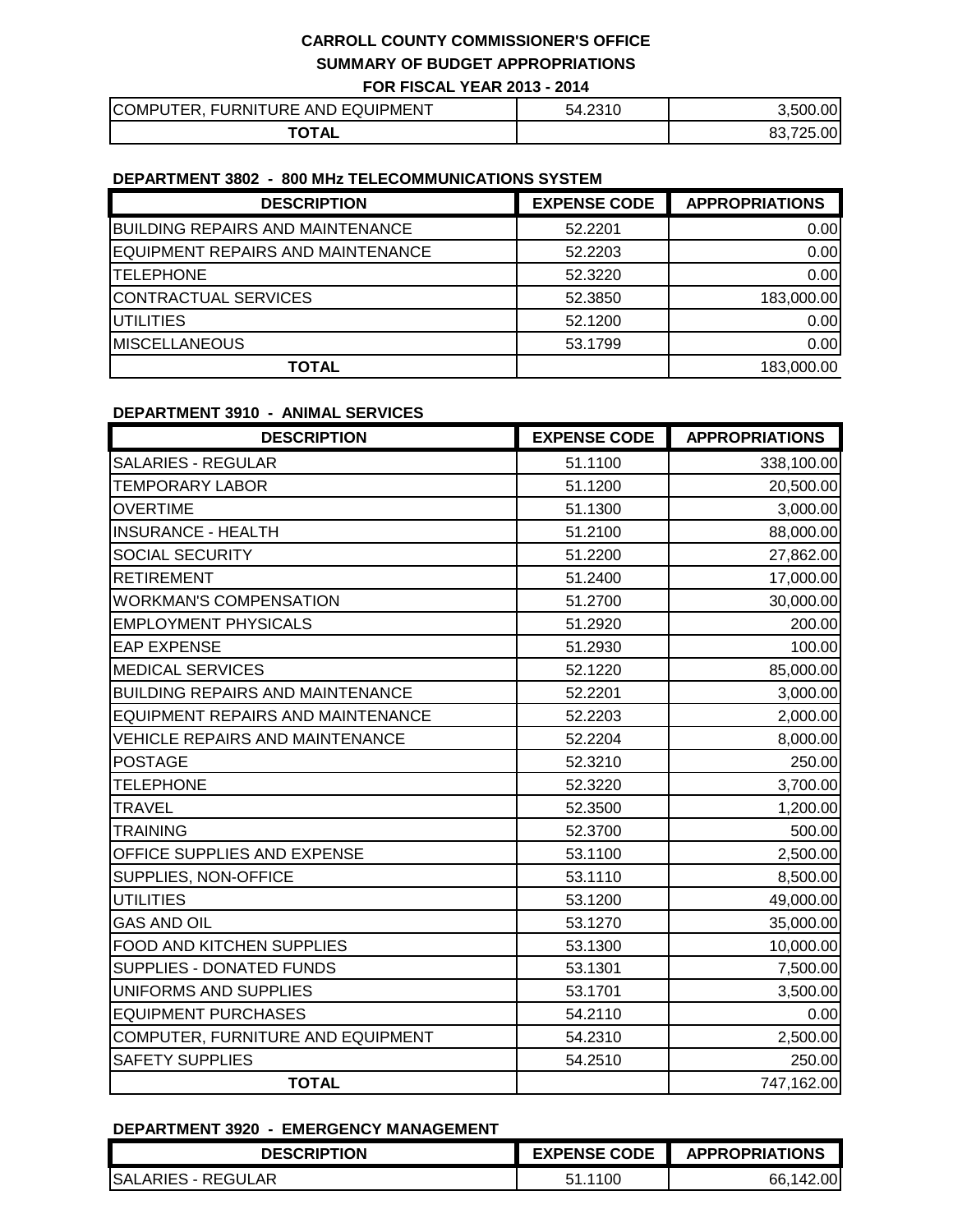| <b>INSURANCE - HEALTH</b>     | 51.2100 | 10,000.00  |
|-------------------------------|---------|------------|
| <b>SOCIAL SECURITY</b>        | 51.2200 | 5,100.00   |
| <b>IRETIREMENT</b>            | 51.2400 | 6,100.00   |
| <b>WORKMAN'S COMPENSATION</b> | 51.2700 | 12,000.00  |
| <b>LEPC PROGRAM</b>           | 53.1800 | 10,000.00  |
| <b>EMA PROGRAM</b>            | 53.1801 | 40,000.00  |
| <b>TOTAL</b>                  |         | 149,342.00 |

### **DEPARTMENT 4220 - PUBLIC WORKS**

| <b>DESCRIPTION</b>                         | <b>EXPENSE CODE</b> | <b>APPROPRIATIONS</b> |
|--------------------------------------------|---------------------|-----------------------|
| <b>SALARIES - REGULAR</b>                  | 51.1100             | 2,264,000.00          |
| <b>TEMPORARY LABOR</b>                     | 51.1200             | 0.00                  |
| <b>OVERTIME</b>                            | 51.1300             | 1,000.00              |
| <b>INSURANCE - HEALTH</b>                  | 51.2100             | 500,000.00            |
| SOCIAL SECURITY                            | 51.2200             | 173,273.00            |
| <b>RETIREMENT</b>                          | 51.2400             | 120,000.00            |
| <b>WORKMAN'S COMPENSATION</b>              | 51.2700             | 100,000.00            |
| SPLOST REIMBURSEMENT - SALARY AND BENEFITS | 51.2800             | $-350,000.00$         |
| <b>EMPLOYMENT PHYSICALS</b>                | 51.2920             | 500.00                |
| <b>EAP EXPENSE</b>                         | 51.2930             | 500.00                |
| <b>BUILDING REPAIRS AND MAINTENANCE</b>    | 52.2201             | 3,500.00              |
| <b>EQUIPMENT REPAIRS AND MAINTENANCE</b>   | 52.2203             | 2,000.00              |
| <b>VEHICLE REPAIRS AND MAINTENANCE</b>     | 52.2204             | 435,000.00            |
| <b>EQUIPMENT RENTAL</b>                    | 52.2320             | 0.00                  |
| <b>TELEPHONE</b>                           | 52.3220             | 6,500.00              |
| <b>TRAVEL</b>                              | 52.3500             | 1,000.00              |
| <b>TRAINING</b>                            | 52.3700             | 3,500.00              |
| <b>CONTRACTUAL SERVICES</b>                | 52.3850             | 2,000.00              |
| OFFICE SUPPLIES AND EXPENSE                | 53.1100             | 5,500.00              |
| SUPPLIES, NON-OFFICE                       | 53.1110             | 7,000.00              |
| <b>UTILITIES</b>                           | 53.1200             | 85,000.00             |
| <b>GAS AND OIL</b>                         | 53.1270             | 425,000.00            |
| UNIFORMS AND SUPPLIES                      | 53.1701             | 4,500.00              |
| SEEDS, PLANTS, FERTILIZER                  | 53.1702             | 0.00                  |
| <b>ROADS SUPPLIES</b>                      | 53.1707             | 0.00                  |
| <b>SIGNS</b>                               | 53.1708             | 0.00                  |
| <b>GRAVEL</b>                              | 53.1709             | 0.00                  |
| <b>REAL ESTATE PURCHASE</b>                | 54.1110             | 0.00                  |
| <b>EQUIPMENT PURCHASES</b>                 | 54.2110             | 3,000.00              |
| COMPUTER, FURNITURE AND EQUIPMENT          | 54.2310             | 0.00                  |
| <b>DAMAGE SETTLEMENTS</b>                  | 55.2210             | 5,000.00              |
| <b>TOTAL</b>                               |                     | 3,797,773.00          |

#### **DEPARTMENT 4230 - BRIDGES, VIADUCTS, GRADE SEPARATIONS**

| <b>DESCRIPTION</b>      | <b>EXPENSE CODE</b> | <b>APPROPRIATIONS</b> |
|-------------------------|---------------------|-----------------------|
| <b>ICULVERTS</b>        | 53.1706             | 0.00I                 |
| <b>IBRIDGE MATERIAL</b> | 53.1712             | 0.001                 |
| <b>TOTAL</b>            |                     | 0.00                  |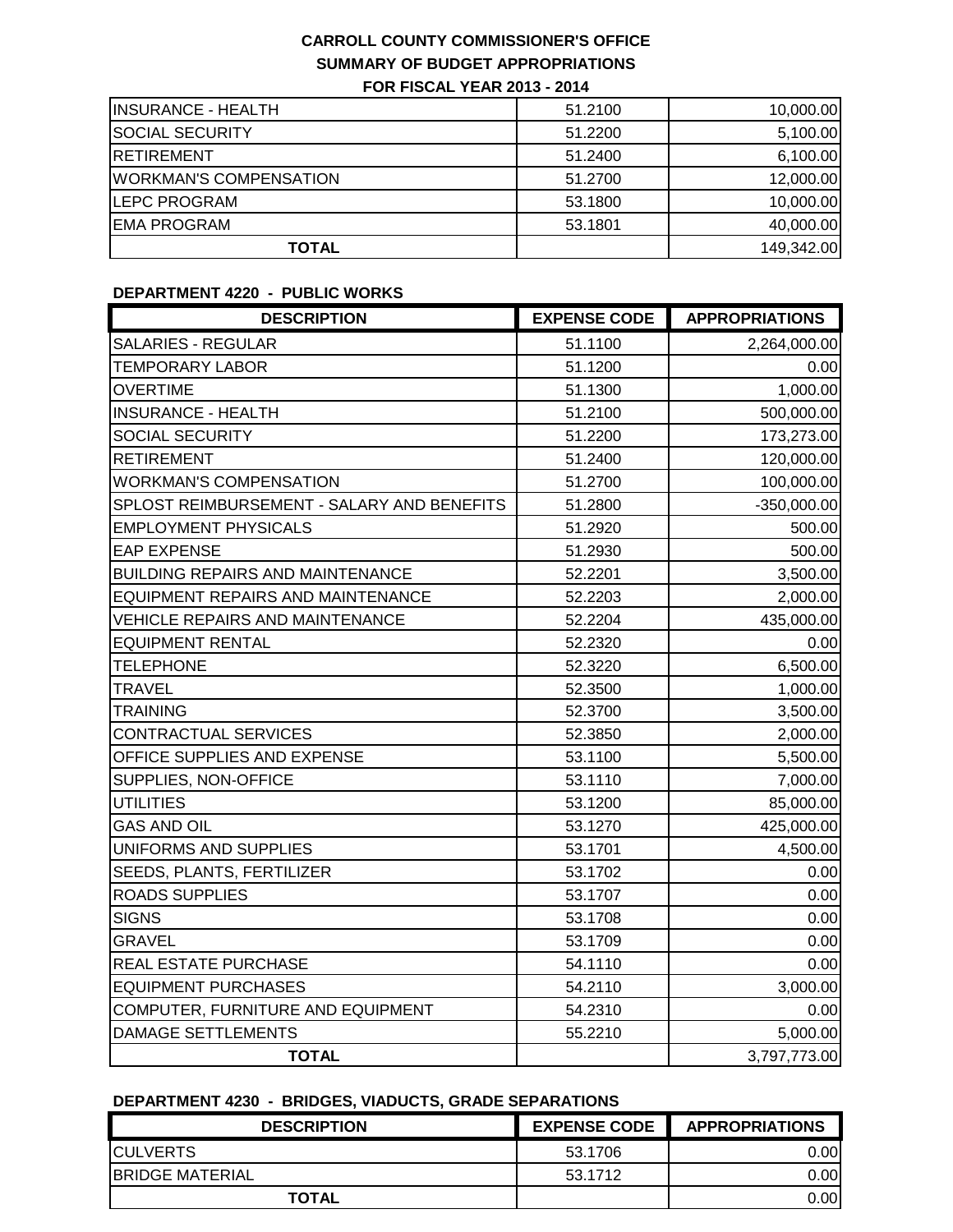#### **DEPARTMENT 4520 - SOLID WASTE COLLECTION**

| <b>DESCRIPTION</b>                 | <b>EXPENSE CODE</b> | <b>APPROPRIATIONS</b> |
|------------------------------------|---------------------|-----------------------|
| ITRASH EXPENSE-TRASH HAULING       | 52.1340             | 918,000.00            |
| <b>ITIPPING FEES</b>               | 52.1345             | 780,000.00            |
| <b>ICONVENIENCE CENTER EXPENSE</b> | 52.3910             | 565,000.00            |
| <b>TOTAL</b>                       |                     | 2,263,000.00          |

#### **DEPARTMENT 5170 - HEALTH CENTERS/GENERAL CLINICS**

| <b>DESCRIPTION</b>                       | <b>EXPENSE CODE</b> | <b>APPROPRIATIONS</b> |
|------------------------------------------|---------------------|-----------------------|
| <b>CARROLL COUNTY COMMUNITY SERVICE</b>  | 52.1450             | 300,000.00            |
| <b>IENVIRONMENTAL HEALTH</b>             | 52.1465             | 0.00                  |
| <b>JOTHER HEALTH DEPARTMENT PROGRAMS</b> | 52.1466             | 0.00                  |
| <b>TOTAL</b>                             |                     | 300,000.00            |

#### **DEPARTMENT 5440 - CHILDREN SERVICES**

| <b>DESCRIPTION</b>                                 | <b>EXPENSE CODE</b> | <b>APPROPRIATIONS</b> |
|----------------------------------------------------|---------------------|-----------------------|
| <b>IDEPARTMENT OF CHILDREN AND FAMILY SERVICES</b> | 52.1440             | 67.195.00             |
| <b>INDIGENT FUND</b>                               | 52.1450             | 10.000.00             |
| <b>TOTAL</b>                                       |                     | 77,195.00             |

#### **DEPARTMENT 5452 - ASSOCIATION OF RETARDED CITIZENS**

| <b>DESCRIPTION</b>   | <b>EXPENSE CODE</b> | <b>APPROPRIATIONS</b> |
|----------------------|---------------------|-----------------------|
| IARC PROGRAM EXPENSE | 52.1450             | 5.000<br>.00          |
| <b>TOTAL</b>         |                     | 5.000<br>.00          |

#### **DEPARTMENT 5453 - COMMUNITY ACTION FOR IMPROVEMENT (CAFI)**

| <b>DESCRIPTION</b>    | <b>EXPENSE CODE</b> | <b>APPROPRIATIONS</b> |
|-----------------------|---------------------|-----------------------|
| ICAFI PROGRAM EXPENSE | 52.1450             | 10.000.00             |
| <b>TOTAL</b>          |                     | 10.000.00             |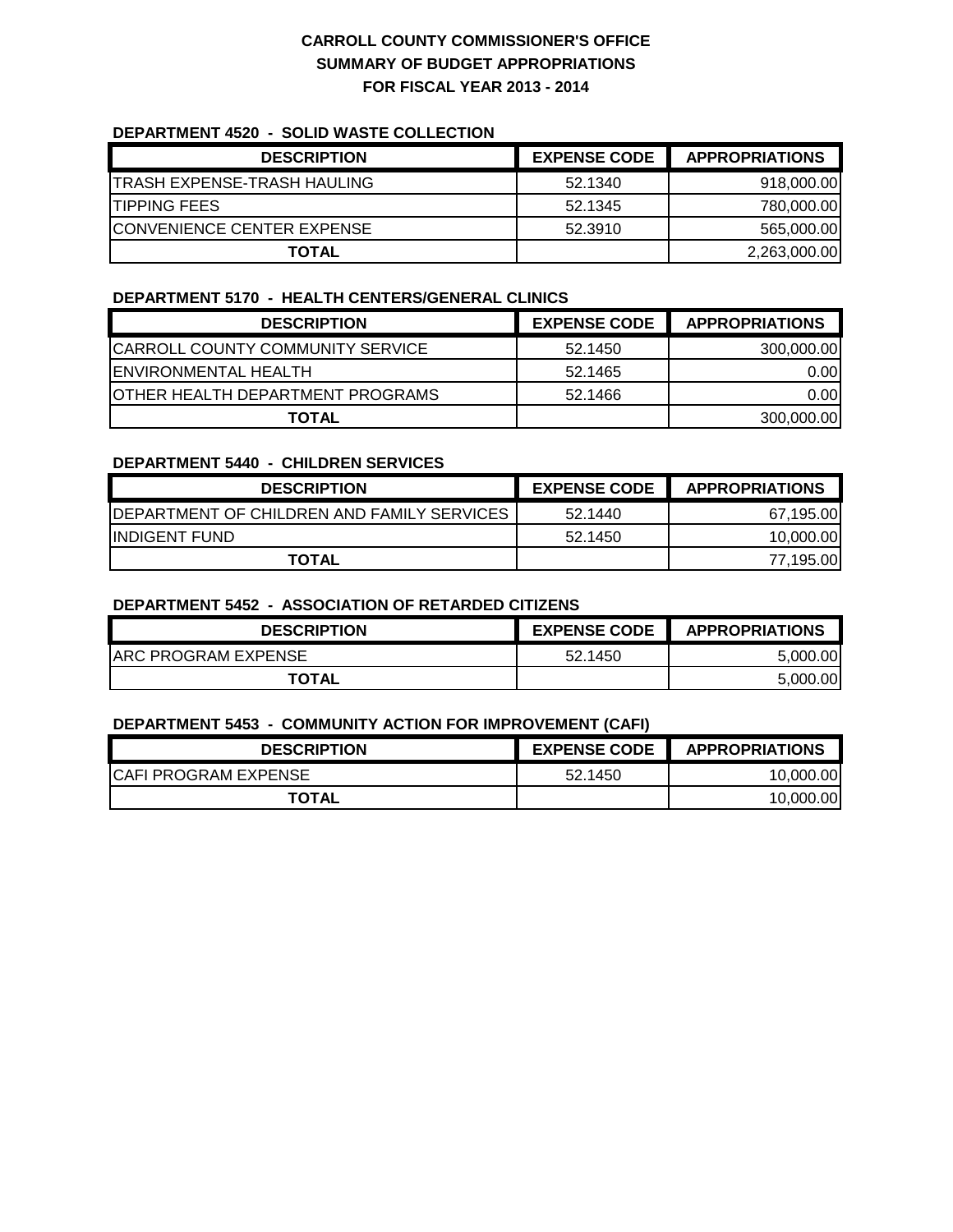### **DEPARTMENT 5454 - MENTAL HEALTH PROGRAM EXPENSE**

| <b>DESCRIPTION</b>             | <b>EXPENSE CODE</b> | <b>APPROPRIATIONS</b> |
|--------------------------------|---------------------|-----------------------|
| IMENTAL HEALTH PROGRAM EXPENSE | 52.1450             | 25,000.00             |
| <b>TOTAL</b>                   |                     | 25.000.00             |

#### **DEPARTMENT 5455 - CARROLL COUNTY CASA**

| <b>DESCRIPTION</b>     | <b>EXPENSE CODE</b> | <b>APPROPRIATIONS</b> |
|------------------------|---------------------|-----------------------|
| <b>PROGRAM EXPENSE</b> | 52.1450             | 10.000.00             |
| <b>TOTAL</b>           |                     | 10.000.00             |

#### **DEPARTMENT 5456 - CARROLL COUNTY RE-ENTRY PROGRAM**

| <b>DESCRIPTION</b>     | <b>EXPENSE CODE</b> | <b>APPROPRIATIONS</b> |
|------------------------|---------------------|-----------------------|
| <b>PROGRAM EXPENSE</b> | 52.1450             | 10.000.00             |
| <b>TOTAL</b>           |                     | 10.000.00             |

### **DEPARTMENT 5457 - CARROLL COUNTY COMMUNITIES IN SCHOOLS**

| <b>DESCRIPTION</b>      | <b>EXPENSE CODE</b> | <b>APPROPRIATIONS</b> |
|-------------------------|---------------------|-----------------------|
| <b>IPROGRAM EXPENSE</b> | 52.1450             | 10.000.00             |
| <b>TOTAL</b>            |                     | 10.000.00             |

#### **DEPARTMENT 5458 - BOYS AND GIRLS CLUB**

| <b>DESCRIPTION</b>     | <b>EXPENSE CODE</b> | <b>APPROPRIATIONS</b> |
|------------------------|---------------------|-----------------------|
| <b>PROGRAM EXPENSE</b> | 52.1450             | 10.000.00             |
| <b>TOTAL</b>           |                     | 10.000.00             |

#### **DEPARTMENT 5459 - CARROLL COUNTY CHILD ADVOCACY PROGRAM**

| <b>DESCRIPTION</b>      | <b>EXPENSE CODE</b> | <b>APPROPRIATIONS</b> |
|-------------------------|---------------------|-----------------------|
| <b>IPROGRAM EXPENSE</b> | 52.1450             | 5.000.00              |
| <b>TOTAL</b>            |                     | 5.000.00              |

#### **DEPARTMENT 6000 - RECREATION DEPARTMENT**

| <b>DESCRIPTION</b>                     | <b>EXPENSE CODE</b> | <b>APPROPRIATIONS</b> |
|----------------------------------------|---------------------|-----------------------|
| SALARIES - REGULAR                     | 51.1100             | 380,000.00            |
| <b>TEMPORARY LABOR</b>                 | 51.1200             | 238,000.00            |
| TEMPORARY LABOR - ADMINISTRATION       | 51.1204             | 0.00                  |
| TEMPORARY LABOR - SOCCER               | 51.1205             | 0.00                  |
| TEMPORARY LABOR - GYMNASTICS           | 51.1206             | 60,000.00             |
| TEMPORARY LABOR - TOURNAMENTS          | 51.1207             | 0.00                  |
| TEMPORARY LABOR - AFTER SCHOOL PROGRAM | 51.1208             | 0.00                  |
| TEMPORARY LABOR - CONCESSIONS          | 51.1209             | 0.00                  |
| TEMPORARY LABOR - OPEN                 | 51.1210             | 0.00                  |
| TEMPORARY LABOR - TRACK                | 51.1211             | 0.00                  |
| TEMPORARY LABOR - MAINTENANCE          | 51.1214             | 0.00                  |
| <b>OVERTIME</b>                        | 51.1300             | 0.00                  |
| <b>INSURANCE - HEALTH</b>              | 51.2100             | 85,000.00             |
| <b>SOCIAL SECURITY</b>                 | 51.2200             | 51,867.00             |
| <b>RETIREMENT</b>                      | 51.2400             | 13,000.00             |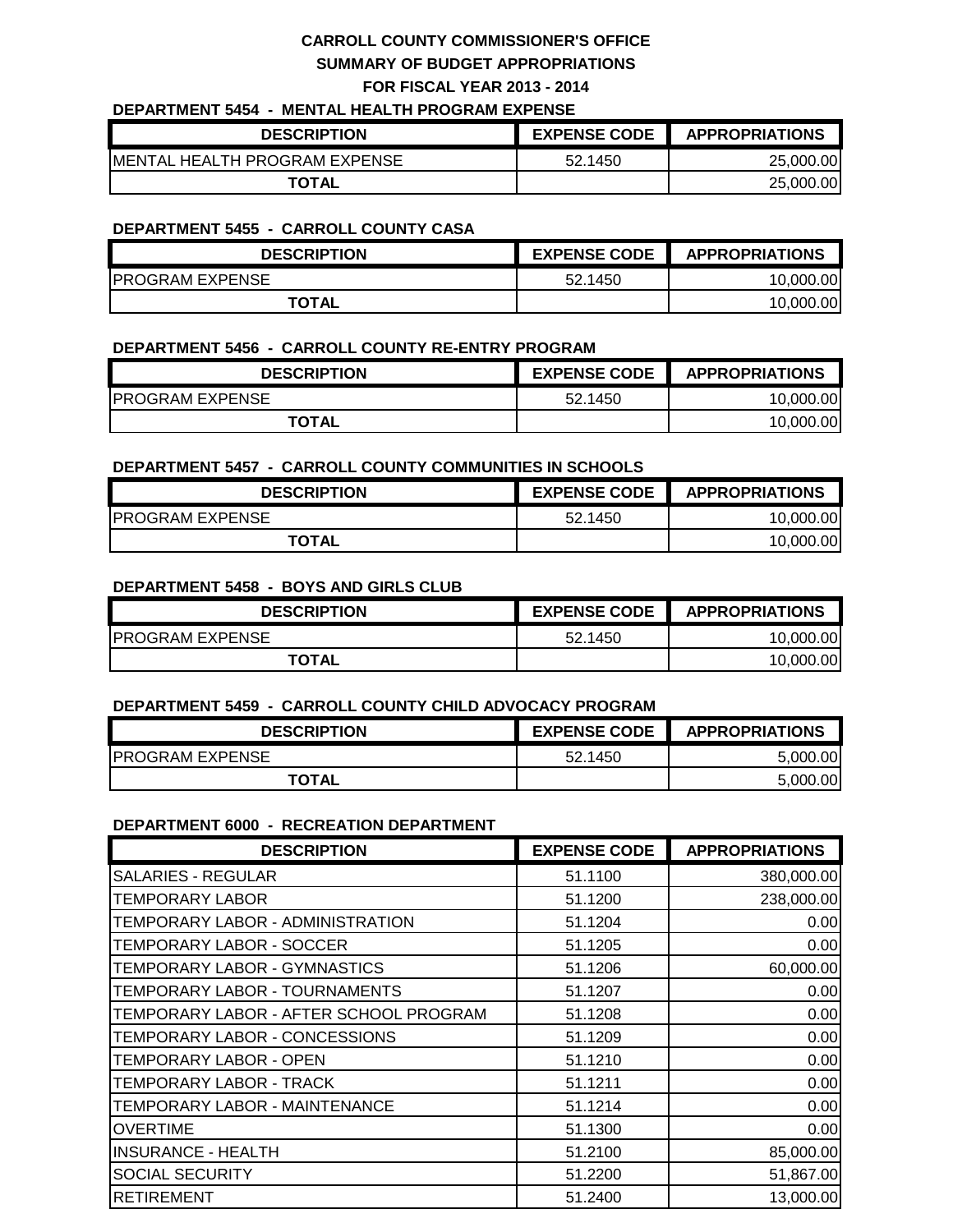| <b>WORKMAN'S COMPENSATION</b>             | 51.2700 | 18,000.00    |
|-------------------------------------------|---------|--------------|
| <b>EMPLOYMENT PHYSICALS</b>               | 51.2920 | 2,500.00     |
| <b>EAP EXPENSE</b>                        | 51.2930 | 300.00       |
| <b>OFFICIALS</b>                          | 52.1310 | 78,000.00    |
| PROGRAM EXPENSE                           | 52.1450 | 105,000.00   |
| PROGRAM EXPENSE - GYMNASTICS              | 52.1456 | 10,000.00    |
| PROGRAM EXPENSE - AFTER SCHOOL PROGRAM    | 52.1458 | 0.00         |
| PROGRAM EXPENSE - CONCESSIONS             | 52.1459 | 0.00         |
| <b>BUILDING REPAIRS AND MAINTENANCE</b>   | 52.2201 | 17,500.00    |
| EQUIPMENT REPAIRS AND MAINTENANCE.        | 52.2203 | 15,000.00    |
| <b>VEHICLE REPAIRS AND MAINTENANCE</b>    | 52.2204 | 9,000.00     |
| <b>TELEPHONE</b>                          | 52.3220 | 11,500.00    |
| PUBLISHING AND ADVERTISING                | 52.3300 | 2,500.00     |
| <b>TRAVEL</b>                             | 52.3500 | 4,000.00     |
| <b>DUES AND SUBSCRIPTIONS</b>             | 52.3600 | 21,000.00    |
| <b>TRAINING</b>                           | 52.3700 | 0.00         |
| CONTRACTUAL SERVICES                      | 52.3850 | 2,000.00     |
| <b>CITY PAYMENT</b>                       | 52.3930 | 185,000.00   |
| CITIES - FULL TIME RECREATION DEPARTMENTS | 52.3940 | 315,000.00   |
| OFFICE SUPPLIES AND EXPENSE               | 53.1100 | 7,500.00     |
| SUPPLIES, NON-OFFICE                      | 53.1110 | 15,000.00    |
| <b>UTILITIES</b>                          | 53.1200 | 180,000.00   |
| <b>GAS AND OIL</b>                        | 53.1270 | 20,000.00    |
| UNIFORMS AND SUPPLIES                     | 53.1701 | 1,000.00     |
| SEEDS, PLANTS, FERTILIZER                 | 53.1702 | 13,000.00    |
| <b>EQUIPMENT PURCHASES</b>                | 54.2110 | 0.00         |
| COMPUTER, FURNITURE AND EQUIPMENT         | 54.2310 | 2,000.00     |
| <b>TOTAL</b>                              |         | 1,862,667.00 |
|                                           |         |              |

# **DEPARTMENT 6220 - MCINTOSH PARK**

| <b>DESCRIPTION</b>                      | <b>EXPENSE CODE</b> | <b>APPROPRIATIONS</b> |
|-----------------------------------------|---------------------|-----------------------|
| <b>SALARIES - REGULAR</b>               | 51.1100             | 0.00                  |
| <b>TEMPORARY LABOR</b>                  | 51.1200             | 0.00                  |
| <b>OVERTIME</b>                         | 51.1300             | 0.00                  |
| <b>INSURANCE - HEALTH</b>               | 51.2100             | 0.00                  |
| <b>SOCIAL SECURITY</b>                  | 51.2200             | 0.00                  |
| <b>RETIREMENT</b>                       | 51.2400             | 0.00                  |
| <b>WORKMAN'S COMPENSATION</b>           | 51.2700             | 0.00                  |
| <b>EMPLOYMENT PHYSICALS</b>             | 51.2920             | 0.00                  |
| <b>EAP EXPENSE</b>                      | 51.2930             | 0.00                  |
| <b>PROGRAM EXPENSE</b>                  | 52.1450             | 0.00                  |
| <b>BUILDING REPAIRS AND MAINTENANCE</b> | 52.2201             | 0.00                  |
| EQUIPMENT REPAIRS AND MAINTENANCE       | 52.2203             | 0.00                  |
| <b>VEHICLE REPAIRS AND MAINTENANCE</b>  | 52.2204             | 0.00                  |
| <b>TELEPHONE</b>                        | 52.3220             | 0.00                  |
| PUBLISHING AND ADVERTISING              | 52.3300             | 0.00                  |
| <b>CONTRACTUAL SERVICES</b>             | 52.3850             | 0.00                  |
| <b>OFFICE SUPPLIES AND EXPENSE</b>      | 53.1100             | 0.00                  |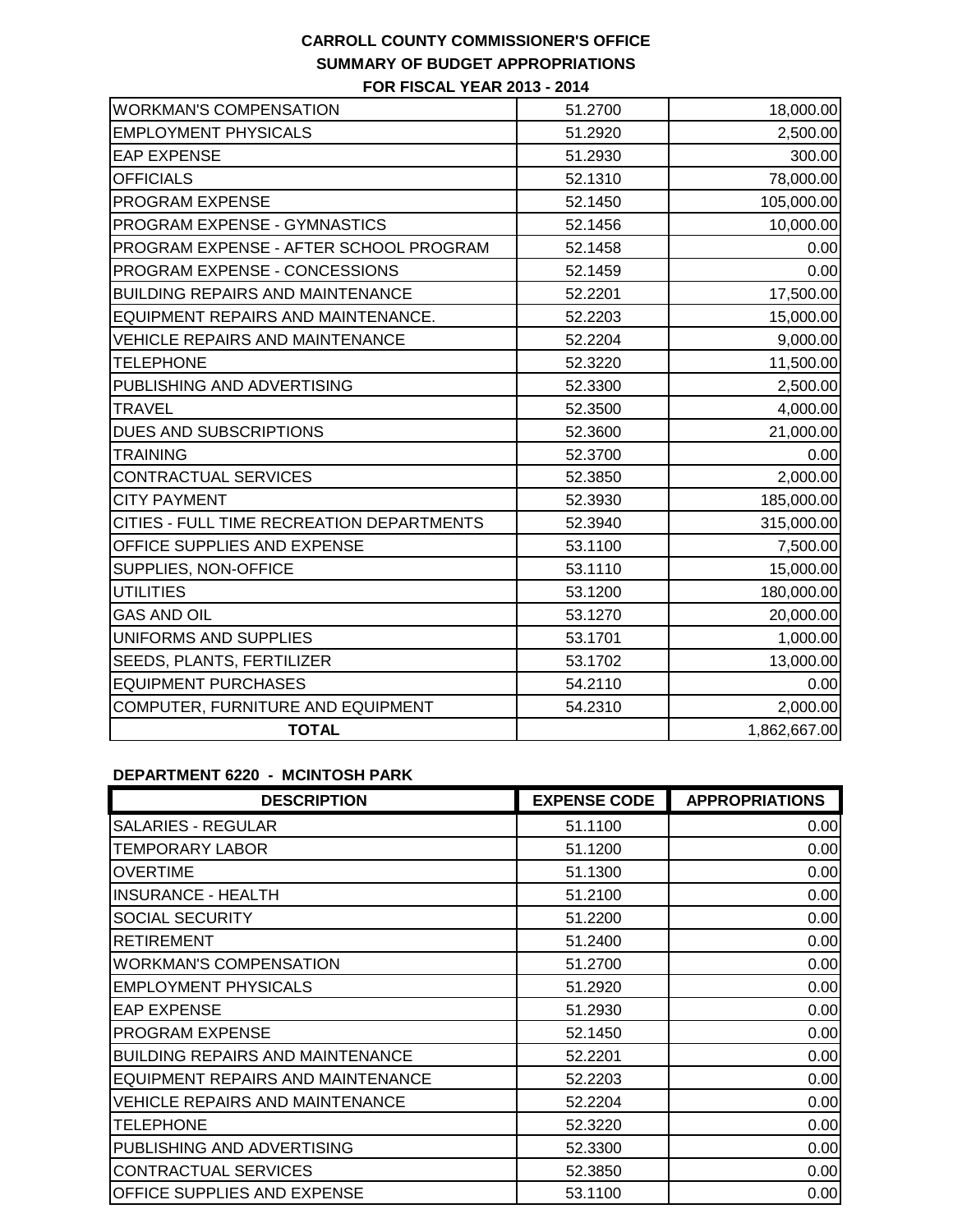| SUPPLIES, NON-OFFICE              | 53.1110 | 0.00 |
|-----------------------------------|---------|------|
| <b>UTILITIES</b>                  | 53.1200 | 0.00 |
| <b>GAS AND OIL</b>                | 53.1270 | 0.00 |
| UNIFORMS AND SUPPLIES             | 53.1701 | 0.00 |
| <b>SEEDS, PLANTS, FERTILIZER</b>  | 53.1702 | 0.00 |
| EQUIPMENT PURCHASES               | 54.2110 | 0.00 |
| COMPUTER, FURNITURE AND EQUIPMENT | 54.2310 | 0.00 |
| <b>TOTAL</b>                      |         | 0.00 |

#### **DEPARTMENT 6221 - CARROLL COUNTY PARKS**

| <b>DESCRIPTION</b>                       | <b>EXPENSE CODE</b> | <b>APPROPRIATIONS</b> |
|------------------------------------------|---------------------|-----------------------|
| <b>SALARIES - REGULAR</b>                | 51.1100             | 390,000.00            |
| <b>TEMPORARY LABOR</b>                   | 51.1200             | 243,000.00            |
| <b>OVERTIME</b>                          | 51.1300             | 0.00                  |
| <b>INSURANCE - HEALTH</b>                | 51.2100             | 58,000.00             |
| <b>SOCIAL SECURITY</b>                   | 51.2200             | 29,835.00             |
| <b>RETIREMENT</b>                        | 51.2400             | 23,000.00             |
| <b>WORKMAN'S COMPENSATION</b>            | 51.2700             | 9,300.00              |
| <b>EMPLOYMENT PHYSICALS</b>              | 51.2920             | 2,100.00              |
| <b>EAP EXPENSE</b>                       | 51.2930             | 600.00                |
| PROGRAM EXPENSE                          | 52.1450             | 36,500.00             |
| <b>BUILDING REPAIRS AND MAINTENANCE</b>  | 52.2201             | 8,000.00              |
| <b>EQUIPMENT REPAIRS AND MAINTENANCE</b> | 52.2203             | 7,000.00              |
| <b>VEHICLE REPAIRS AND MAINTENANCE</b>   | 52.2204             | 5,500.00              |
| <b>TELEPHONE</b>                         | 52.3220             | 7,200.00              |
| PUBLISHING AND ADVERTISING               | 52.3300             | 6,000.00              |
| <b>TRAVEL</b>                            | 52.3500             | 0.00                  |
| DUES AND SUBSCRIPTIONS                   | 52.3600             | 0.00                  |
| <b>TRAINING</b>                          | 52.3700             | 0.00                  |
| <b>CONTRACTUAL SERVICES</b>              | 52.3850             | 3,200.00              |
| OFFICE SUPPLIES AND EXPENSE              | 53.1100             | 4,000.00              |
| SUPPLIES, NON-OFFICE                     | 53.1110             | 5,800.00              |
| <b>UTILITIES</b>                         | 53.1200             | 72,000.00             |
| <b>GAS AND OIL</b>                       | 53.1270             | 28,000.00             |
| UNIFORMS AND SUPPLIES                    | 53.1701             | 1,200.00              |
| SEEDS, PLANTS, FERTILIZER                | 53.1702             | 2,700.00              |
| <b>EQUIPMENT PURCHASES</b>               | 54.2110             | 5,500.00              |
| <b>TOTAL</b>                             |                     | 948,435.00            |

### **DEPARTMENT 6240 - PARKS-FORESTRY/NURSERY**

| <b>DESCRIPTION</b>      | <b>EXPENSE CODE</b> | <b>APPROPRIATIONS</b> |
|-------------------------|---------------------|-----------------------|
| <b>IPROGRAM EXPENSE</b> | 52.1450             | .001<br>17,351        |
| <b>TOTAL</b>            |                     | .001<br>17.351        |

#### **DEPARTMENT 6510 - LIBRARIES-ADMINISTRATION**

| <b>DESCRIPTION</b>                    | <b>EXPENSE CODE</b> | <b>APPROPRIATIONS</b> |
|---------------------------------------|---------------------|-----------------------|
| <b>IWEST GEORGIA REGIONAL LIBRARY</b> | 52.1450             | 245,000.00            |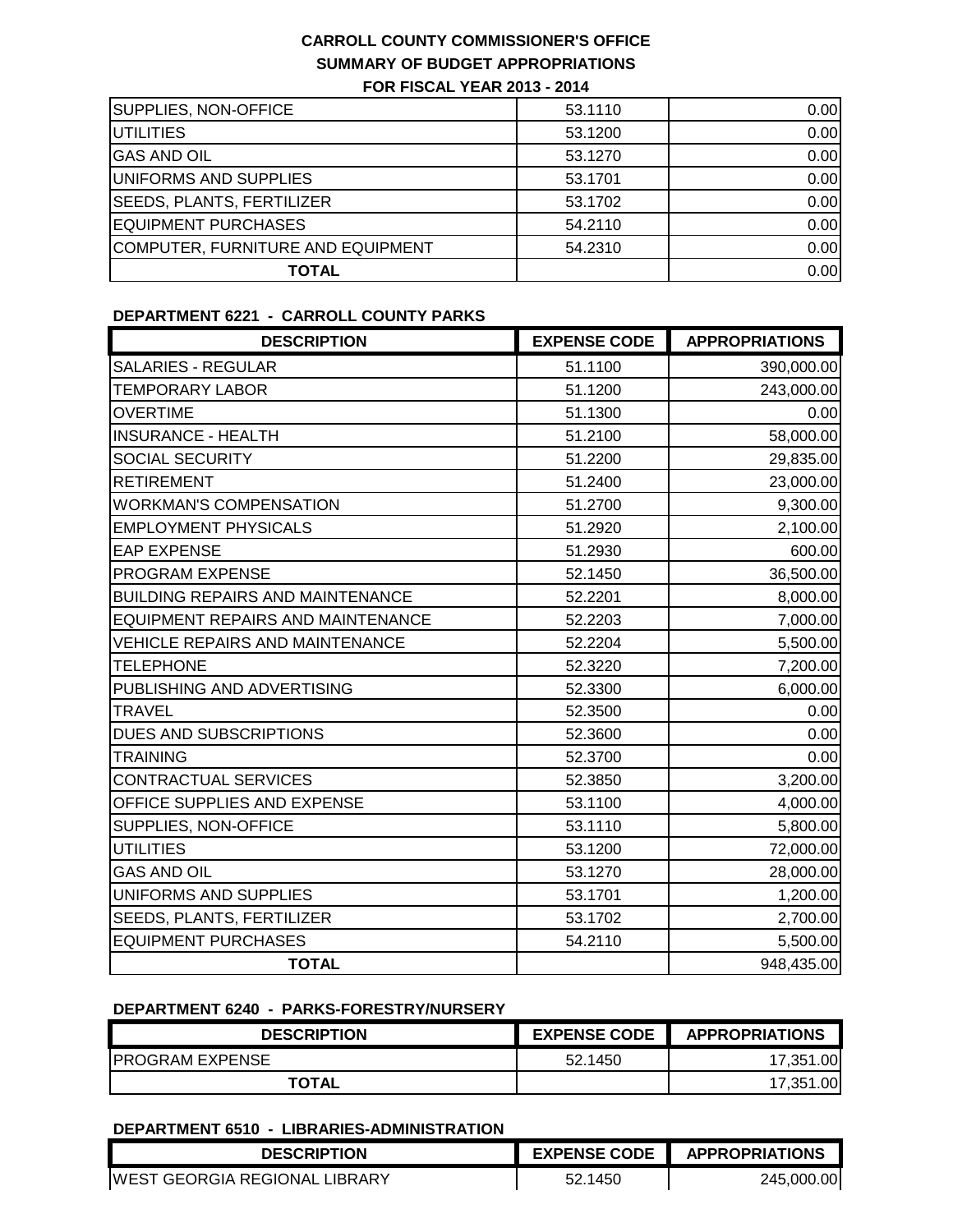| ----- |  | 00<br>245<br>റററ<br>_<br>$\sim$ |  |
|-------|--|---------------------------------|--|

### **DEPARTMENT 7130 - CONSERVATION-AGRICULTURAL RESOURCES / AG - ED CENTER**

| <b>DESCRIPTION</b>                      | <b>EXPENSE CODE</b> | <b>APPROPRIATIONS</b> |
|-----------------------------------------|---------------------|-----------------------|
| <b>SALARIES - REGULAR</b>               | 51.1100             | 55,000.00             |
| <b>TEMPORARY LABOR</b>                  | 51.1200             | 60,211.00             |
| <b>INSURANCE - HEALTH</b>               | 51.2100             | 12,000.00             |
| SOCIAL SECURITY                         | 51.2200             | 8,815.00              |
| <b>RETIREMENT</b>                       | 51.2400             | 5,000.00              |
| <b>WORKMAN'S COMPENSATION</b>           | 51.2700             | 3,900.00              |
| PROGRAM EXPENSE                         | 52.1450             | 1,100.00              |
| <b>BUILDING REPAIRS AND MAINTENANCE</b> | 52.2201             | 6,000.00              |
| <b>VEHICLE REPAIRS AND MAINTENANCE</b>  | 52.2204             | 1,000.00              |
| <b>RENTAL EQUIPMENT</b>                 | 52.2320             | 200.00                |
| <b>LEASED EQUIPMENT</b>                 | 52.2330             | 2,500.00              |
| <b>TELEPHONE</b>                        | 52.3220             | 2,000.00              |
| <b>TRAVEL</b>                           | 52.3500             | 5,000.00              |
| <b>TRAINING</b>                         | 52.3700             | 1,000.00              |
| OFFICE SUPPLIES AND EXPENSE             | 53.1100             | 4,000.00              |
| SUPPLIES, NON-OFFICE                    | 53.1110             | 3,000.00              |
| <b>UTILITIES</b>                        | 53.1200             | 29,000.00             |
| <b>GAS AND OIL</b>                      | 53.1270             | 2,500.00              |
| COMPUTER, FURNITURE AND EQUIPMENT       | 54.2310             | 500.00                |
| <b>TOTAL</b>                            |                     | 202,726.00            |

#### **DEPARTMENT 7410 - PLANNING AND ZONING**

| <b>DESCRIPTION</b>                       | <b>EXPENSE CODE</b> | <b>APPROPRIATIONS</b> |
|------------------------------------------|---------------------|-----------------------|
| <b>ITHREE RIVERS REGIONAL COMMISSION</b> | 52.1450             | 112,000.00            |
| <b>TOTAL</b>                             |                     | 112.000.00            |

#### **DEPARTMENT 7450 - PLANNING AND ZONING-CODE ENFORCEMENT**

| <b>DESCRIPTION</b>                       | <b>EXPENSE CODE</b> | <b>APPROPRIATIONS</b> |
|------------------------------------------|---------------------|-----------------------|
| <b>SALARIES - REGULAR</b>                | 51.1100             | 587,000.00            |
| TEMPORARY LABOR                          | 51.1200             | 5,500.00              |
| <b>INSURANCE - HEALTH</b>                | 51.2100             | 211,000.00            |
| <b>SOCIAL SECURITY</b>                   | 51.2200             | 45,327.00             |
| <b>RETIREMENT</b>                        | 51.2400             | 48,000.00             |
| <b>WORKMAN'S COMPENSATION</b>            | 51.2700             | 10,000.00             |
| <b>EAP EXPENSE</b>                       | 51.2930             | 250.00                |
| <b>COMPUTER SERVICES</b>                 | 52.1340             | 10,039.00             |
| <b>EQUIPMENT REPAIRS AND MAINTENANCE</b> | 52.2203             | 500.00                |
| VEHICLE REPAIRS AND MAINTENANCE          | 52.2204             | 4,000.00              |
| <b>POSTAGE</b>                           | 52.3210             | 2,400.00              |
| <b>TELEPHONE</b>                         | 52.3220             | 5,600.00              |
| PUBLISHING AND ADVERTISING               | 52.3300             | 1,200.00              |
| TRAVEL                                   | 52.3500             | 1,500.00              |
| DUES AND SUBSCRIPTIONS                   | 52.3600             | 1,228.00              |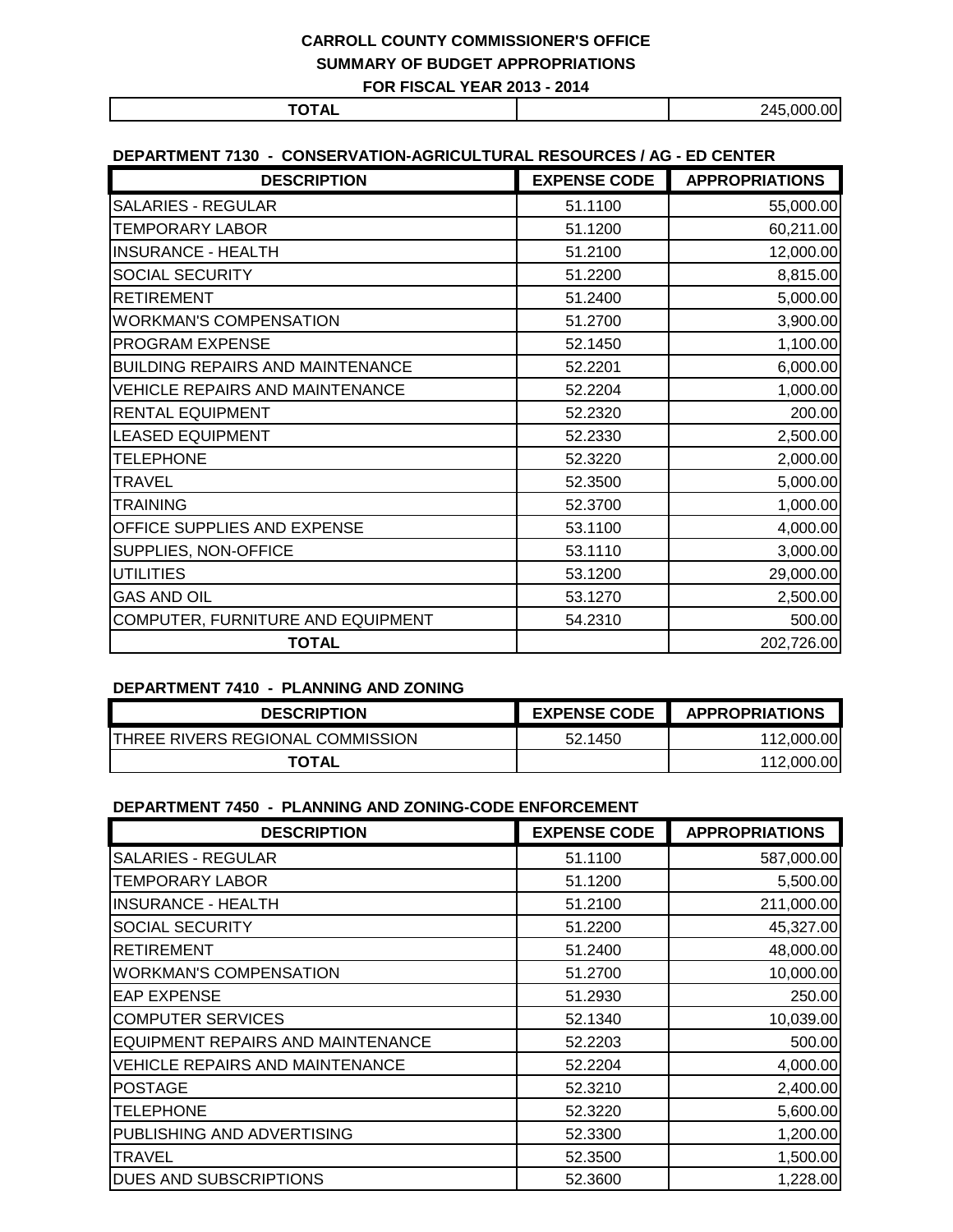| <b>ITRAINING</b>                   | 52.3700 | 2,500.00   |
|------------------------------------|---------|------------|
| <b>OFFICE SUPPLIES AND EXPENSE</b> | 53.1100 | 6,500.00   |
| SUPPLIES, NON-OFFICE               | 53.1110 | 250.00     |
| <b>GAS AND OIL</b>                 | 53.1270 | 13,700.00  |
| UNIFORMS AND SUPPLIES              | 53.1701 | 2,250.00   |
| <b>EQUIPMENT PURCHASES</b>         | 54.2110 | 1,000.00   |
| COMPUTER, FURNITURE AND EQUIPMENT  | 54.2310 | 0.00       |
| <b>TOTAL</b>                       |         | 959,744.00 |

#### **DEPARTMENT 7520 - ECONOMIC DEVELOPMENT/ASSISTANCE**

| <b>DESCRIPTION</b>          | <b>EXPENSE CODE</b> | <b>APPROPRIATIONS</b> |  |
|-----------------------------|---------------------|-----------------------|--|
| <b>IPROGRAM EXPENSE</b>     | 52.1450             | 25,000.00             |  |
| <b>ICOUNTY DEVELOPMENT</b>  | 52.1460             | 250,000.00            |  |
| <b>TOTAL</b>                |                     | 275,000.00            |  |
| <b>TOTAL APPROPRIATIONS</b> |                     | 50,051,817.00         |  |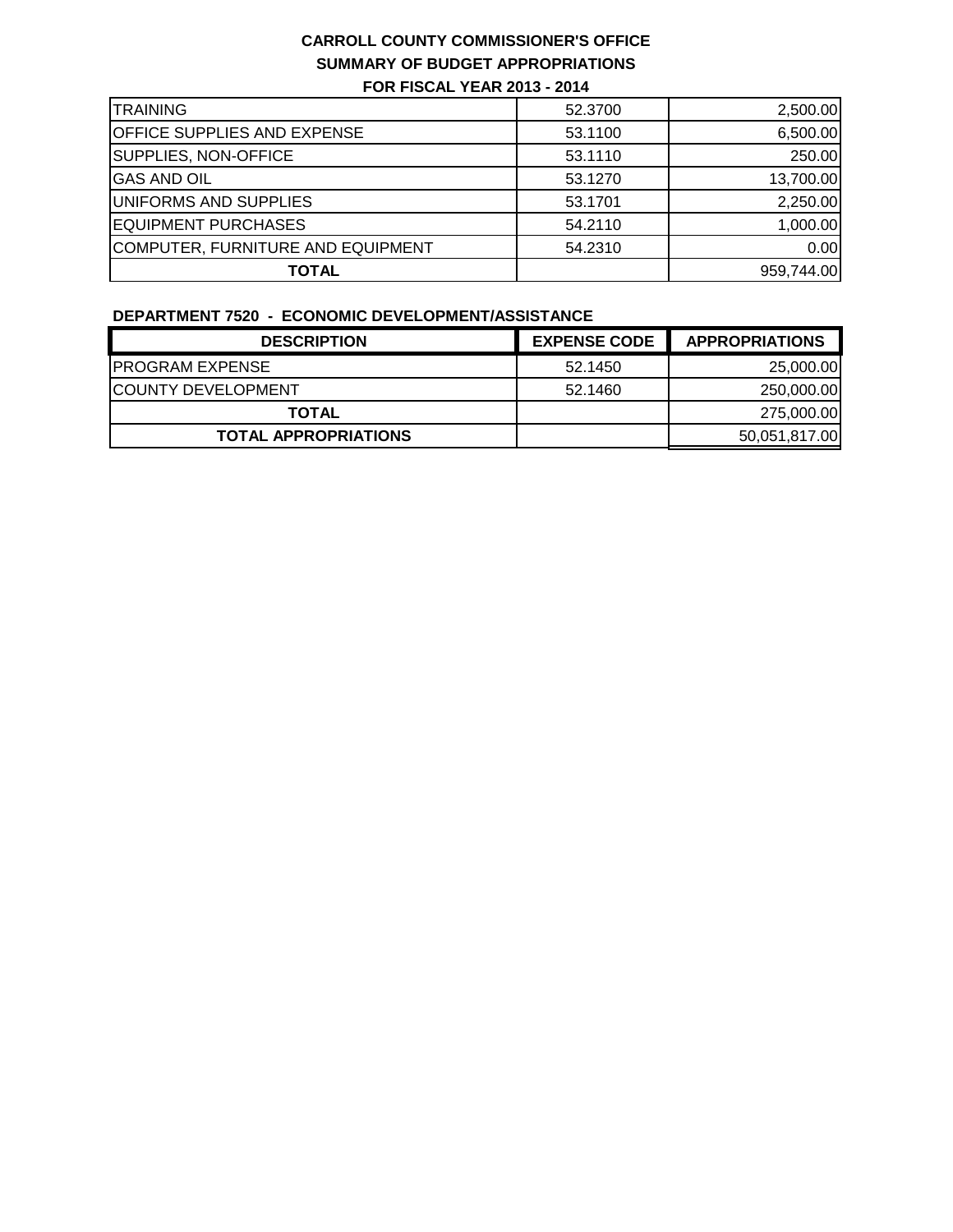| <b>DESCRIPTION</b>                  | <b>REVENUE</b> | <b>ESTIMATED</b><br><b>REVENUES</b> |  |
|-------------------------------------|----------------|-------------------------------------|--|
| <b>PROPERTY TAXES</b>               | <b>CODE</b>    |                                     |  |
| <b>CURRENT FY TAXES</b>             | 31.1100        | 19,005,382.00                       |  |
| HEAVY-DUTY EQUIPMENT TAX            | 31.1105        | 84.00                               |  |
| <b>TIMBER TAX COUNTY</b>            | 31.1120        | 150.00                              |  |
| PRIOR FY TAXES                      | 31.1200        | 635,000.00                          |  |
| RECORDING INTANGIBLES               | 31.1340        | 308,000.00                          |  |
| NOT ON DIGEST TAXES                 | 31.3115        | 32,000.00                           |  |
| TIMBER TAX- COMMISSIONS             | 31.3920        | 150.00                              |  |
| TAX COLLECTION FEES/PARCEL          | 31.3921        | 0.00                                |  |
| <b>CURRENT FY PENALTY</b>           | 31.9110        | 192,500.00                          |  |
| PRIOR FY PENALTIES                  | 31.9111        | 195,000.00                          |  |
| <b>CURRENT FY INTEREST ON TAXES</b> | 31.9112        | 47,000.00                           |  |
| PRIOR FY INTEREST ON TAXES          | 31.9113        | 93,000.00                           |  |
| FI-FA TAX COLLECTION                | 31.9500        | 0.00                                |  |
| <b>CURRENT FY COMMISSION</b>        | 34.1940        | 344,000.00                          |  |
| PRIOR FY COMMISSION                 | 34.1941        | 36,500.00                           |  |
| <b>TOTAL</b>                        |                | 20,888,766.00                       |  |
|                                     |                |                                     |  |
| <b>MOBILE HOMES TAXES</b>           |                |                                     |  |
| <b>CURRENT FY M / H TAX</b>         | 31.1320        |                                     |  |
| PRIOR FY M/H TAX                    | 31.1420        | 68,500.00                           |  |
| CURRENT FY M/H COMMISSION           | 31.3930        | 2,000.00                            |  |
|                                     |                | 1,350.00                            |  |
| PRIOR FY M/H COMMISSION             | 31.3931        | 40.00                               |  |
| <b>CURRENT FY M/H PENALTY</b>       | 31.9150        | 2,000.00                            |  |
| PRIOR FY M/H PENALTY                | 31.9160        | 450.00                              |  |
| <b>TOTAL</b>                        |                | 74,340.00                           |  |
| <b>AUTOMOBILE TAXES</b>             |                |                                     |  |
| <b>CURRENT FY AUTO TAX</b>          | 31.1310        | 2,050,000.00                        |  |
| TITLE AD VALOREM TAX                | 31.1315        | 800,000.00                          |  |
| PRIOR FY AUTO TAX                   | 31.1410        | 0.00                                |  |
| <b>CURRENT FY AUTO COMMISSION</b>   | 31.3940        | 62,000.00                           |  |
| PRIOR FY AUTO COMMISSION            | 31.3941        | 0.00                                |  |
| <b>CURRENT FY AUTO PENALTY</b>      | 32.4300        | 215,000.00                          |  |
| PRIOR FY AUTO PENALTY               | 32.4301        | 0.00                                |  |
| <b>TAG AGENT FEES</b>               | 34.1600        | 180,000.00                          |  |
| <b>TOTAL</b>                        |                | 3,307,000.00                        |  |
|                                     |                |                                     |  |
| <b>OTHER TAXES</b>                  |                |                                     |  |
| RAILROAD EQUIPMENT TAX              | 31.1350        | 17,000.00                           |  |
| STATE OF GA REAL ESTATE TAX         | 31.1600        | 40,220.00                           |  |
| <b>1% SALES TAX</b>                 | 31.3100        | 10,596,335.00                       |  |
| HOTEL MOTEL TAX                     | 31.4100        | 17,000.00                           |  |
| <b>BEER &amp; WINE</b>              | 31.4200        | 445,000.00                          |  |
| LOCAL INSURANCE PREMIUM TAX         | 31.6200        | 3,090,000.00                        |  |
| FINANCIAL INSTITUTE TAX             | 31.6300        | 200,000.00                          |  |
| SALE OF PROPERTY FOR TAX            | 31.9510        | 0.00                                |  |
| <b>TOTAL</b>                        |                | 14,405,555.00                       |  |
|                                     |                |                                     |  |
| <b>PERMITS / LICENSE</b>            |                |                                     |  |
| CABLE TELEVISION SUBSCRIBERS        | 31.1750        | 270,000.00                          |  |
| <b>BUSINESS LICENSE</b>             | 32.1000        | 297,000.00                          |  |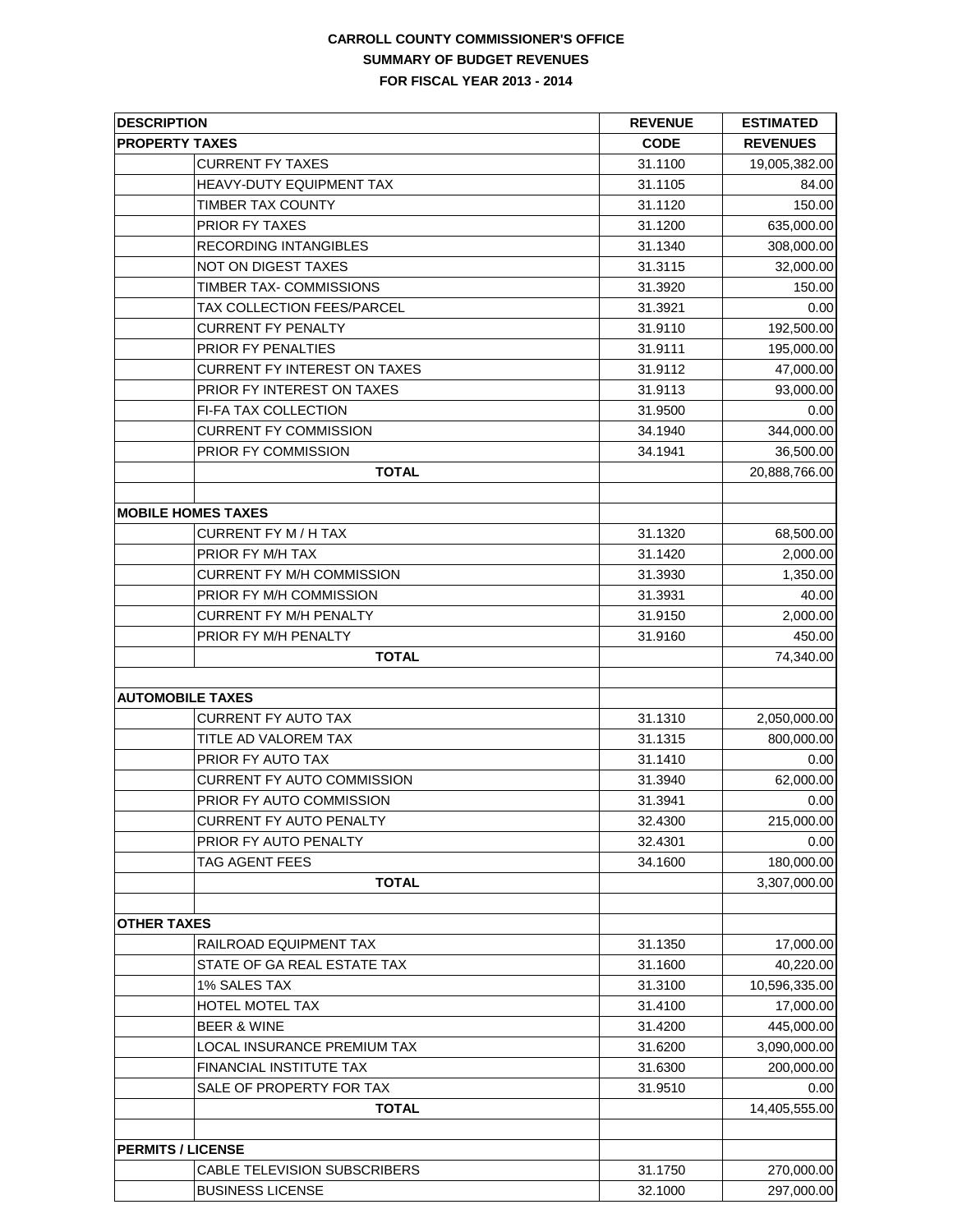# **CARROLL COUNTY COMMISSIONER'S OFFICE SUMMARY OF BUDGET REVENUES**

**FOR FISCAL YEAR 2013 - 2014**

| <b>BEER &amp; WINE LICENSE</b>                  | 32.1100 | 11,000.00    |
|-------------------------------------------------|---------|--------------|
| ZONING AND REZONING FEES                        | 32.2210 | 0.00         |
| <b>BUILDING PERMITS</b>                         | 32.3100 | 130,500.00   |
| <b>PLAN REVIEW</b>                              | 32.3102 | 0.00         |
| OTHER FINES (SHERIFFS DEPT)                     | 34.1110 | 151,000.00   |
| DEALER BACKGROUND CHECKS                        | 34.6410 | 0.00         |
| <b>TOTAL</b>                                    |         | 859,500.00   |
|                                                 |         |              |
| <b>REIMBURSEMENTS</b>                           |         |              |
| <b>INDIGENT DEFENSE</b>                         | 33.4110 | 0.00         |
| <b>JUVENILE SERVICE</b>                         | 33.4111 | 0.00         |
| <b>DISTRICT ATTORNEY</b>                        | 33.7100 | 0.00         |
| CORRECTIONAL INSTITUTE MEDICAL REIMBURSEMENT    | 34.9903 | 26,000.00    |
| SHERIFF'S SALARY REIMBURSEMENT                  | 34.9904 | 524,803.00   |
| MAGISTRATE COURT REIMBURSEMENT                  | 34.9905 | 26,000.00    |
| CORRECTIONAL INSTITUTE SALARY REIMBURSEMENT     | 34.9907 | 161,328.00   |
| <b>TELEPHONE</b>                                | 38.2001 | 0.00         |
| <b>TOTAL</b>                                    |         | 738,131.00   |
|                                                 |         |              |
| <b>CITY OF CARROLLTON REIMBURSEMENT</b>         |         |              |
| GAS                                             | 31.1730 | 0.00         |
| <b>TOTAL</b>                                    |         | 0.00         |
|                                                 |         |              |
| <b>DEPARTMENTAL REIMBURSEMENTS</b>              |         |              |
| SOLID WASTE REIMBURSEMENT                       | 33.8001 | 215,000.00   |
| E-911 REIMBURSEMENT                             | 34.2500 | 1,250,000.00 |
| REIMBURSEMENT FOR DAMAGED PROPERTY              | 38.3000 | 38,000.00    |
| SPLOST REIMBURSEMENT                            | 39.1100 | 0.00         |
| <b>TOTAL</b>                                    |         | 1,503,000.00 |
|                                                 |         |              |
| <b>ANIMAL CONTROL</b>                           |         |              |
| <b>BOWDON</b>                                   | 34.6111 | 0.00         |
| CARROLLTON                                      | 34.6112 | 0.00         |
| MT. ZION                                        | 34.6113 | 0.00         |
| <b>ROOPVILLE</b>                                | 34.6114 | 0.00         |
| <b>TEMPLE</b>                                   | 34.6115 | 0.00         |
| <b>VILLA RICA</b>                               | 34.6116 | 0.00         |
| <b>WHITESBURG</b>                               | 34.6117 | 0.00         |
| <b>TOTAL</b>                                    |         | 0.00         |
|                                                 |         |              |
| <b>CITIES PERMITS</b>                           |         |              |
| <b>BOWDON</b>                                   | 33.8200 | 250.00       |
| MT. ZION                                        | 33.8202 | 150.00       |
| <b>TEMPLE</b>                                   | 33.8204 | 150.00       |
| VILLA RICA                                      | 33.8205 | 250.00       |
| <b>WHITESBURG</b>                               | 33.8206 | 100.00       |
| <b>BREMEN</b>                                   | 33.8207 | 200.00       |
| <b>TOTAL</b>                                    |         | 1,100.00     |
|                                                 |         |              |
| <b>STATE -SUPPLEMENTS</b>                       |         |              |
| CORRECTIONAL INSTITUTE INMATE HOUSING - STATE   | 34.2330 | 1,835,000.00 |
| JAIL - INMATE HOUSING - CITIES                  | 34.2331 | 189,000.00   |
| CORRECTIONAL INSTITUTE PRISONER RELEASE PROGRAM | 34.2332 | 0.00         |
| JAIL - INMATE HOUSING - STATE                   | 34.2333 | 315,000.00   |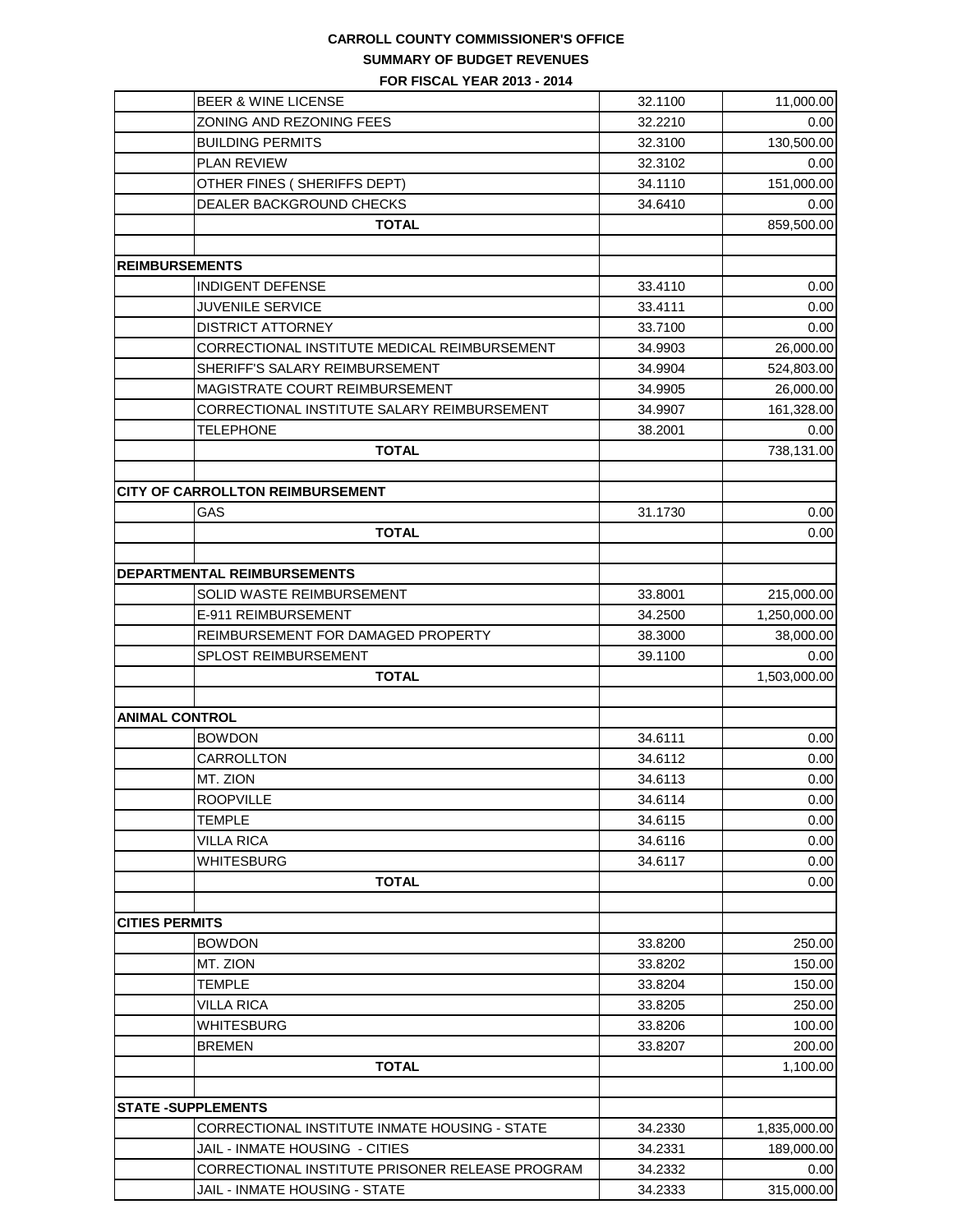### **CARROLL COUNTY COMMISSIONER'S OFFICE SUMMARY OF BUDGET REVENUES**

**FOR FISCAL YEAR 2013 - 2014**

|                   | JAIL INMATE HOUSING - OTHER COUNTIES            | 34.2334            | 36,000.00           |
|-------------------|-------------------------------------------------|--------------------|---------------------|
|                   | <b>TOTAL</b>                                    |                    | 2,375,000.00        |
|                   |                                                 |                    |                     |
|                   | <b>DOT SUPPLEMENTS</b>                          | 33.4351            | 0.00                |
|                   | <b>TOTAL</b>                                    |                    | 0.00                |
|                   |                                                 |                    |                     |
| <b>COURT FEES</b> |                                                 |                    |                     |
|                   | <b>FINES &amp; FORFEITURES - SUPERIOR COURT</b> | 35.1000            | 0.00                |
|                   | <b>STATE COURT FINES</b>                        | 35.1120            | 886,000.00          |
|                   | CIVIL COSTS STATE COURT                         | 35.1121            | 346,000.00          |
|                   | <b>FINES &amp; FEES - MAGISTRATE</b>            | 35.1130            | 365,000.00          |
|                   | PUBLIC DEFENDER FEES                            | 35.1135            | 50,000.00           |
|                   | RECORDING FEES STATE COURT                      | 35.1140            | 405,500.00          |
|                   | PROBATE FEES                                    | 35.1150            | 215,000.00          |
|                   | <b>JUVENILE COURT FINES</b>                     | 35.1160            | 7,000.00            |
|                   | FINES FOR JAIL MAINTENANCE AND OPERATION        | 35.1401            | 120,000.00          |
|                   | <b>FINES FOR DRUG STUDY</b>                     | 35.1402            | 0.00                |
|                   | PROBATION FEES                                  | 35.1403            | 0.00                |
|                   | <b>DUI PUBLISHING</b>                           | 35.1404            | 1,000.00            |
|                   | <b>DRUG COURT REIMBURSEMENTS</b>                | 35.1945            | 41,000.00           |
|                   | VICTIM ASSISTANCE PROGRAM                       | 35.1950            | 130,000.00          |
|                   | <b>TOTAL</b>                                    |                    | 2,566,500.00        |
|                   |                                                 |                    |                     |
|                   | OTHER DEPARTMENTAL INCOME                       |                    |                     |
|                   | RECYCLING INCOME                                | 34.4130            | 125,000.00          |
|                   | CARDBOARD SALES                                 | 34.4160            | 0.00                |
|                   | ANIMAL CONTROL                                  | 34.6100            | 76,000.00           |
|                   | PARKS AND RECREATIONS                           | 34.7000            | 1,090,000.00        |
|                   | <b>TOTAL</b>                                    |                    | 1,291,000.00        |
|                   |                                                 |                    |                     |
|                   | <b>LEASE / RENT INCOME</b>                      |                    |                     |
|                   | DEPARTMENT OF FAMILY AND CHILDREN SERVICES      | 38.1010            | 205,200.00          |
|                   | <b>PATHWAYS</b>                                 | 38.1020            | 0.00                |
|                   | <b>OTHER LEASE/RENT</b>                         | 38.1030            | 17,400.00           |
|                   | E - 911 RENT                                    | 38.1040            | 250,000.00          |
|                   | SOLID WASTE                                     | 38.1050            | 250,000.00          |
|                   | <b>TOTAL</b>                                    |                    | 722,600.00          |
|                   |                                                 |                    |                     |
|                   | <b>INTEREST INCOME</b>                          |                    |                     |
|                   | GENERAL FUND                                    | 36.1010            | 42,000.00           |
|                   | PAYROLL FUND<br><b>TAX OFFICE</b>               | 36.1011<br>36.1020 | 275.00<br>11,000.00 |
|                   | <b>TAG OFFICE</b>                               | 36.1030            | 2,000.00            |
|                   | <b>INTEREST - SOLICITOR</b>                     | 36.1040            | 0.00                |
|                   | <b>MAGISTRATE COURT - INTEREST</b>              | 36.1050            | 250.00              |
|                   | WORKER COMPENSATION - INTEREST                  | 36.1060            | 4,500.00            |
|                   | <b>TOTAL</b>                                    |                    | 60,025.00           |
|                   |                                                 |                    |                     |
|                   | <b>OTHER INCOME</b>                             |                    |                     |
|                   | HOUSE ESCORT FEES                               | 32.2220            | 0.00                |
|                   | FEDERAL GRANTS - OPERATING-CATEGORICAL          | 33.1100            | 330,000.00          |
|                   | FEDERAL GRANTS - DIRECT                         | 33.1110            | 0.00                |
|                   | FEDERAL GRANTS - INDIRECT                       | 33.1150            | 0.00                |
|                   | FEDERAL GRANTS - OPERATING - NON-CATEGORICAL    | 33.1200            | 0.00                |
|                   | FEDERAL GRANTS - DIRECT                         | 33.1210            | 0.00                |
|                   | FEDERAL GRANTS - INDIRECT                       | 33.1250            | 0.00                |